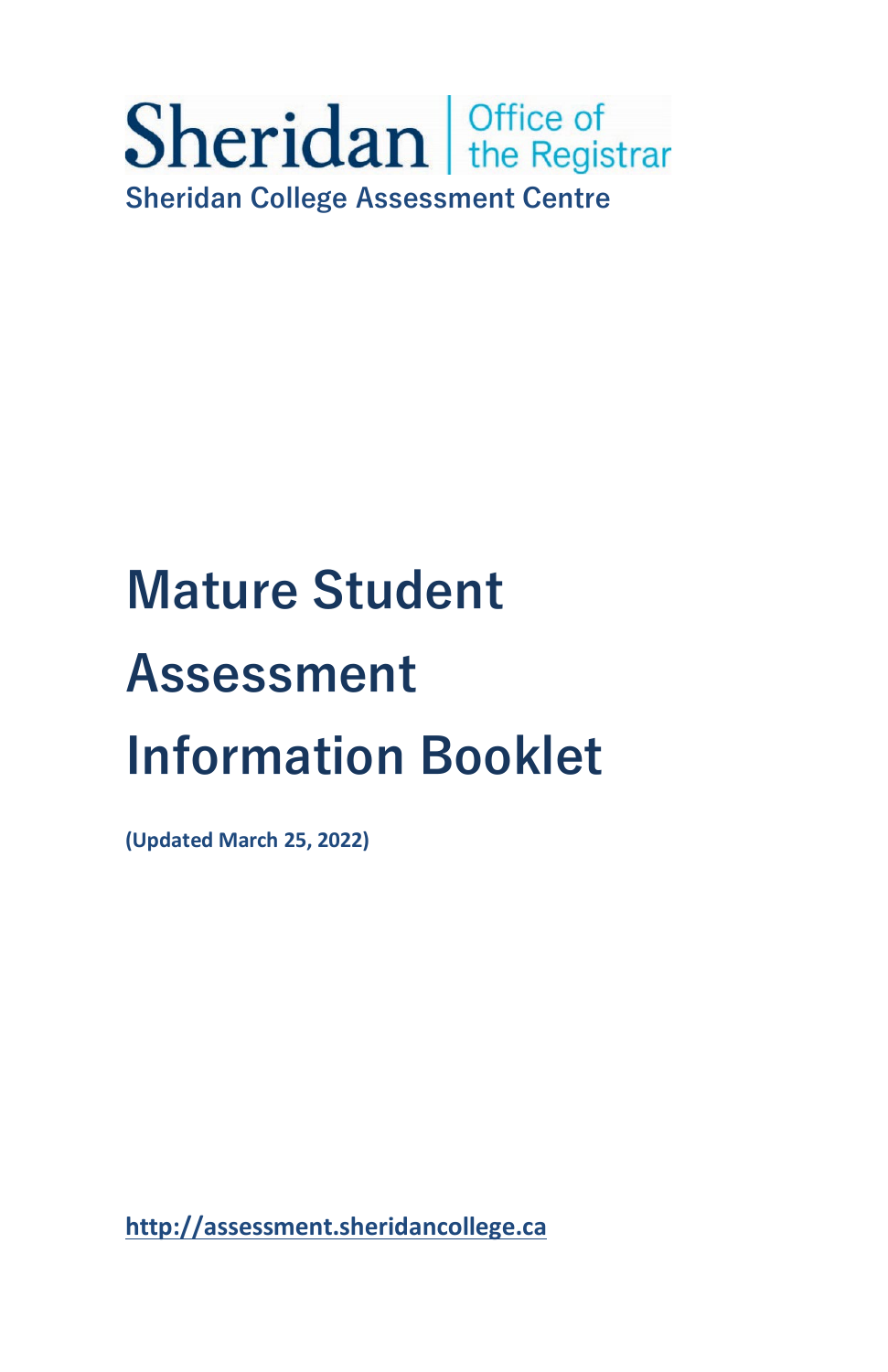## **What is the Mature Student Assessment?**

Applicants who do not possess a secondary school diploma or equivalent and who are 19 years of age before the starting date of their program may be required by the Sheridan Admissions Office to demonstrate their ability to work at the postsecondary level by taking a Mature Student Assessment.

The Mature Student Assessment is a set of tests used to measure the applicant's skills in English, Science and/or Mathematics for the purpose of admission to the selected Sheridan program.

## **What is the Assessment Fee?**

The fee for the Mature Student Assessment is \$35.

The online payment instructions will be emailed to you prior to your testing appointment.

## **Where and when can I take the Mature Student Assessment?**

Applicants can take the test virtually or in-person. If the applicant chooses to take the test virtually, they will write the test from home while connected online to an Assessment Centre Specialist using conferencing software that enables screen sharing (Zoom).

If the applicant chooses to write the test in person, they will write a test at one of our assessment centers on campus. Walk in appointments will not be accepted, please book your test in advance.

#### **How can I book an appointment to write the test?**

To book your pre-admission test (to be taken in person on campus or online from your home), please click on the link that corresponds to your campus below: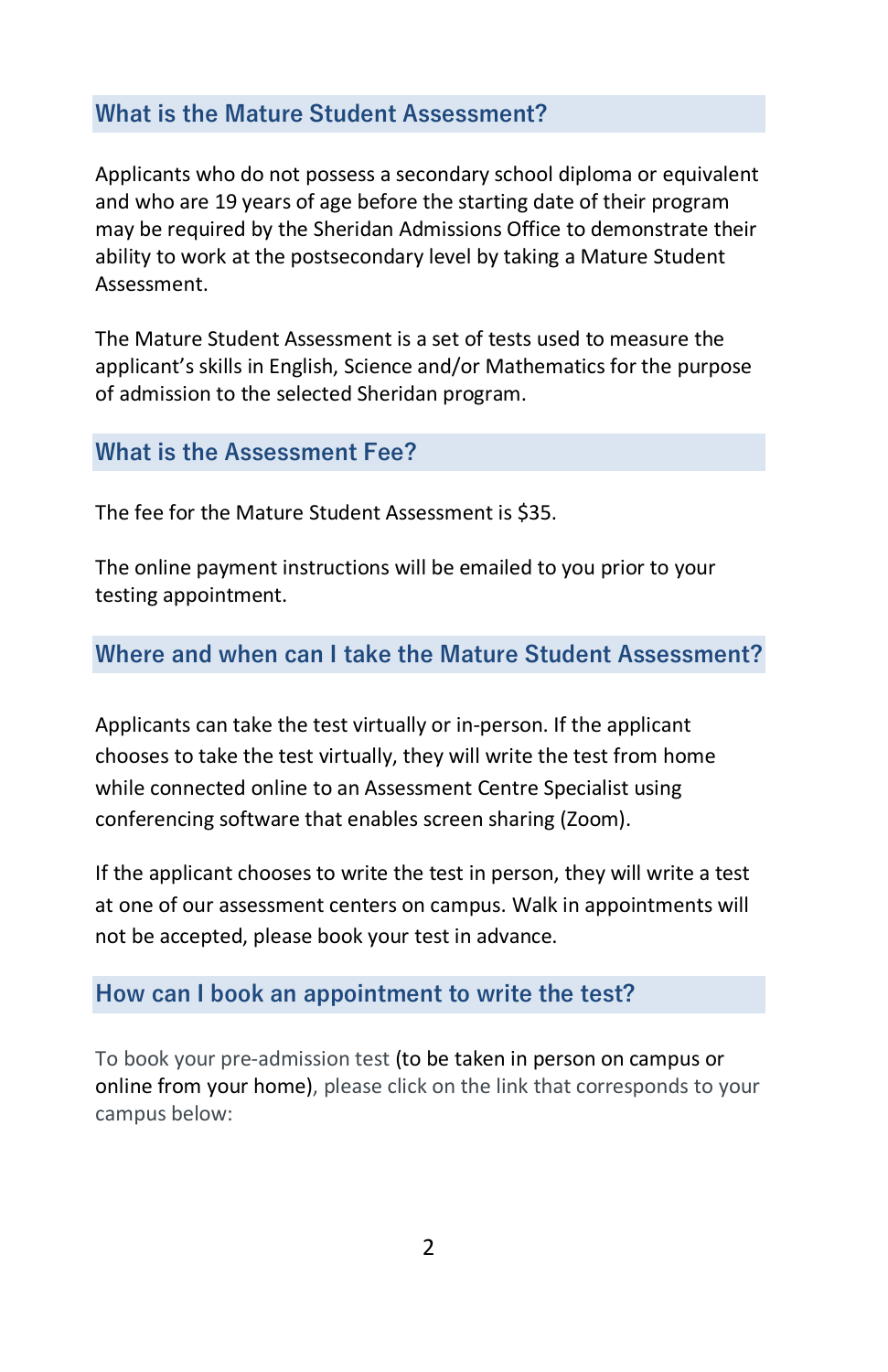HMC Campus - Mississauga: **[hmcac.as.me](http://www.hmcac.as.me/)** Trafalgar Campus - Oakville: **[trafac.as.me](http://www.trafac.as.me/)** Davis Campus - Brampton: **[davisac.as.me](http://www.davisac.as.me/)**

**If you are a Sheridan applicant and have a confirmed appointment to write your test in person, in order to access the campus**, please review our **visitor [instructions](https://www.sheridancollege.ca/-/media/project/sheridan/shared/files/admissions/assessment-centre/visitor-instructions.pdf)**, and be sure to watch the training video and download the **[Sheridan](https://apparmor.apparmor.com/clients/sheridancollege.ca/) Alert** app prior to your test date. When you arrive, please check in with Security at a designated entrance.

If you are a student with a disability and **require accommodation in the assessment process**, you **must** be registered with Accessible Learning Services., please visit:

**[https://www.sheridancollege.ca/student-life/student](https://www.sheridancollege.ca/student-life/student-services/accessible-learning-services)[services/accessible-learning-services](https://www.sheridancollege.ca/student-life/student-services/accessible-learning-services)**

**Assessment Centre Contact Information:**

Please email the Assessment Centre corresponding to your campus:

**[hmcac@sheridancollege.ca](mailto:hmcac@sheridancollege.ca?subject=Assessment)** HMC Campus - Mississauga **[trafac@sheridancollege.ca](mailto:trafac@sheridancollege.ca?subject=Assessment)** Trafalgar Campus – Oakville **[davisac@sheridancollege.ca](mailto:davisac@sheridancollege.ca)** Davis Campus - Brampton

If you are a student with a disability and **require accommodation in the assessment process**, you **must** be registered with Accessible Learning Services., please visit:

**[https://www.sheridancollege.ca/student-life/student](https://www.sheridancollege.ca/student-life/student-services/accessible-learning-services)[services/accessible-learning-services](https://www.sheridancollege.ca/student-life/student-services/accessible-learning-services)**

## **What to bring?**

- Valid Photo ID
- Please make sure that you have a testing requirement notification from Sheridan. You can also view it on your Student Portal. If you have not yet received this, please email [admissions@sheridancollege.ca](mailto:admissions@sheridancollege.ca)  (or [international.sheridan@sheridancollege.ca](mailto:international.sheridan@sheridancollege.ca) if you are an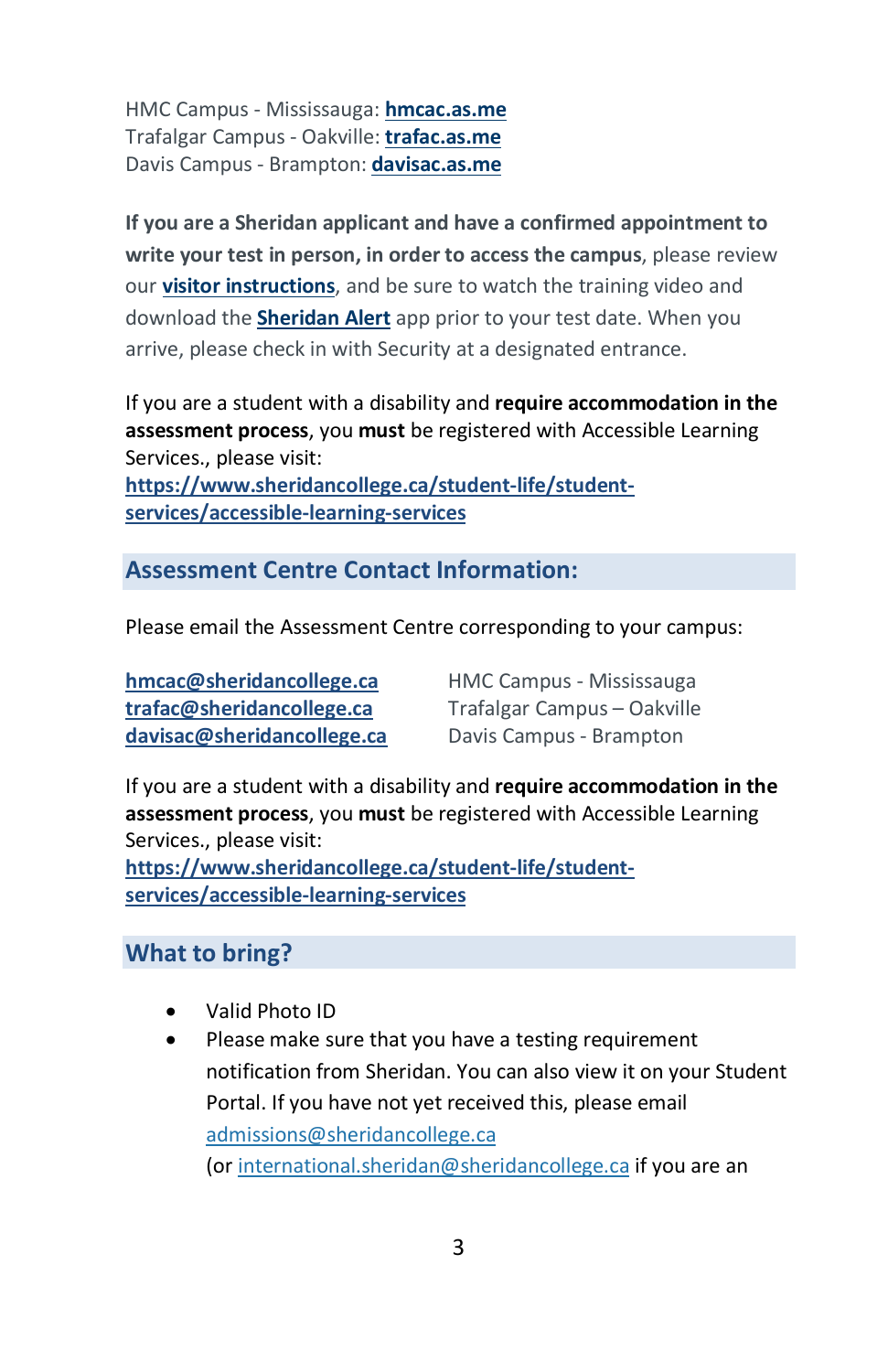international student, so that they can verify the name of the test with you).

## **Technical Requirements:**

To ensure that your test runs smoothly, please check that your computer or laptop is equipped with the following technical components:

- A webcam
- Audio and headphones
- Google Chrome or Mozzila Firefox. Please do not use Safari.
- Windows 7, 8, 8.1, and 10; Server 2008 R2, 2012 (32 or 64 bit) with .NET 4.0 or higher and the latest updates **OR** The latest build of macOS: Yosemite (10.10), El Capitan (10.11), Sierra (10.12), High Sierra (10.13), Mojave (10.14), Catalina (10.15)
- Broadband connectivity to the Internet (i.e., T1, cable modem, ISDN or DSL)
- Audio Player (Windows Media Player or VLC) and Microsoft Word

# **How can I find out the results of my test?**

Your results will be available on your Sheridan **Application** Portal in approximately 5 business days. You can view your results when you log into your Sheridan **Application** Portal beside your application status.

## **Sheridan [Application](https://sheridancollege.force.com/applicantsSSO/s/) Portal**

**<https://sheridancollege.force.com/applicants/s/>**

Explanation of Assessment Scores can be viewed here: **<https://sheridancollege.force.com/applicantsSSO/s/assessment-scores>**

## **Assessment Samples**

This booklet contains samples of the types of questions you could expect to find in your Assessment. The sample questions reflect the format of the assessment items, but not the degree of difficulty of all the questions in the Assessment.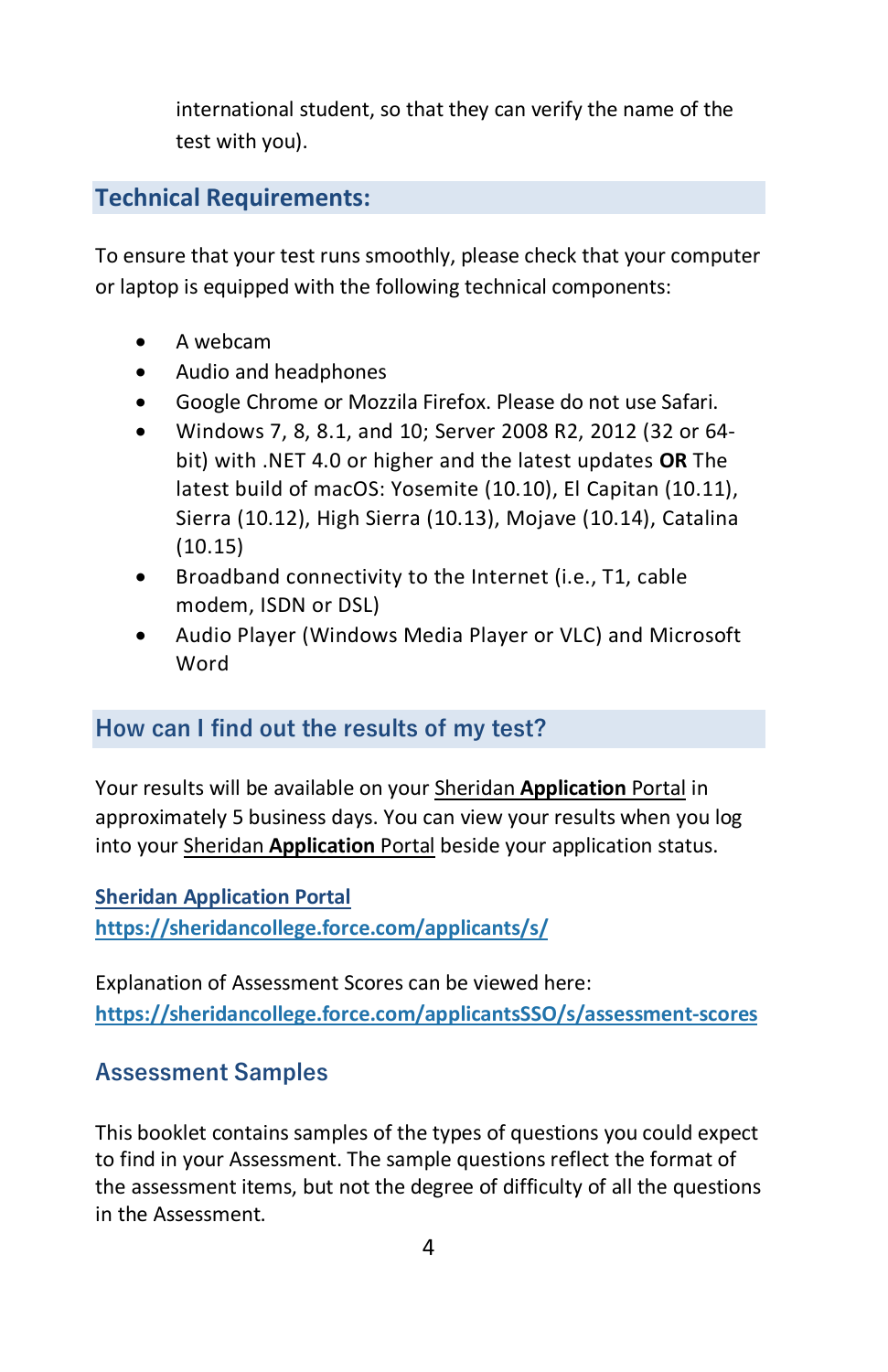# **Helpful hints**

- 1. Get a good night's sleep before the test and arrive early for the assessment session.
- 2. Don't let the thought of writing an assessment make you too nervous, although a little nervousness is natural and even helpful.
- 3. When the Assessment Centre Specialist is explaining the process, listen carefully and follow all the directions.
- 4. Ask questions if anything is unclear. The Assessment Centre Specialist is there for that purpose.
- 5. The assessment is multiple-choice, except for the essay portion and the high tech math. You will be required to choose the best answer to a question from several choices. You may mark an answer even if you are not perfectly sure it is right.
- 6. If one question is too hard, leave it and go on to the next. You can always come back and try it again if there is time.
- 7. If you come to a section in the assessment that you cannot do, don't give up. There may be parts of the assessment further on which are easier for you. Keep working.
- 8. Work steadily and complete as many questions as you can.
- 9. To help you succeed, we highly recommend that you review material related to areas covered in the Mature Student Assessment (e.g. Reading Comprehension, English grammar skills and Math skills.) Inquire at your Public Library or a local bookstore about texts that provide a review of these areas.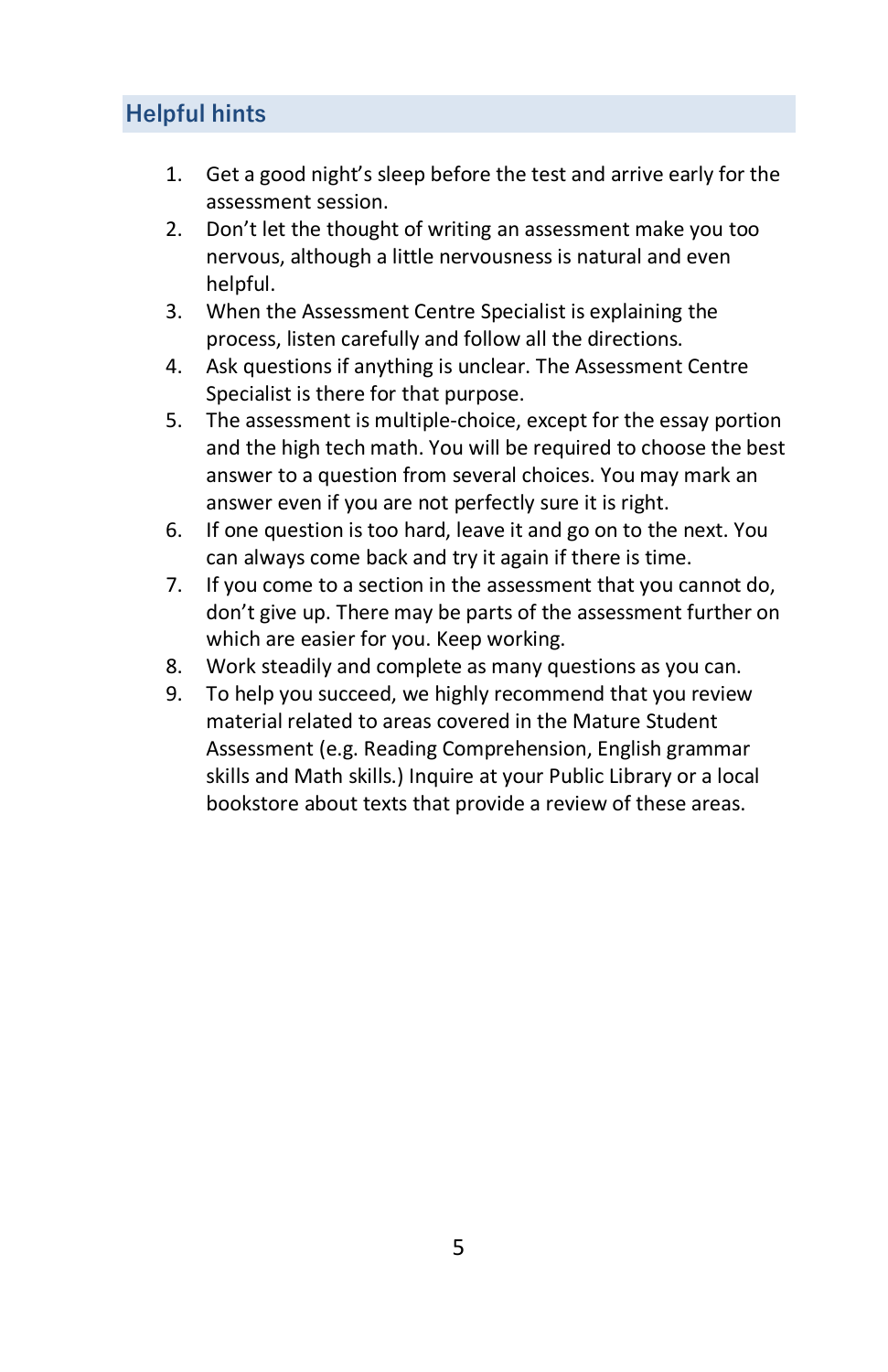## **English Skills Assessment**

**ACCUPLACER – Next-Generation Reading, Next-Generation Writing and an Essay** For complete information on and for **sample practice questions** please visit **<https://accuplacer.collegeboard.org/>**

#### **ACCUPLACER -**

#### **Next-Generation Reading (20 questions) 40 minutes**

**Next-Generation Reading** assesses the test-taker's ability to derive meaning from a range of texts and to determine the meaning of words and phrases in short and extended contexts. Passages on the test cover a range of content areas, writing modes, and complexities. Both single and paired passages are included. Four broad knowledge and skills categories are assessed:

- Information and Ideas
- Rhetoric
- Synthesis
- Vocabulary

#### **Sample question:**

Directions for questions 1-18

Read the passage(s) below and answer the question based on what is stated or implied in the passage(s) and in any introductory material that may be provided.

### *In this passage, an amateur theater group called the Laurel Players is putting on its first production.*

(1) The Players, coming out of their various kitchen doors and hesitating for a minute to button their coats or pull on their gloves, would see a landscape in which only a few very old, weathered houses seemed to belong; it made their own homes look as weightless and impermanent, as foolishly misplaced as a great many bright new toys that had been left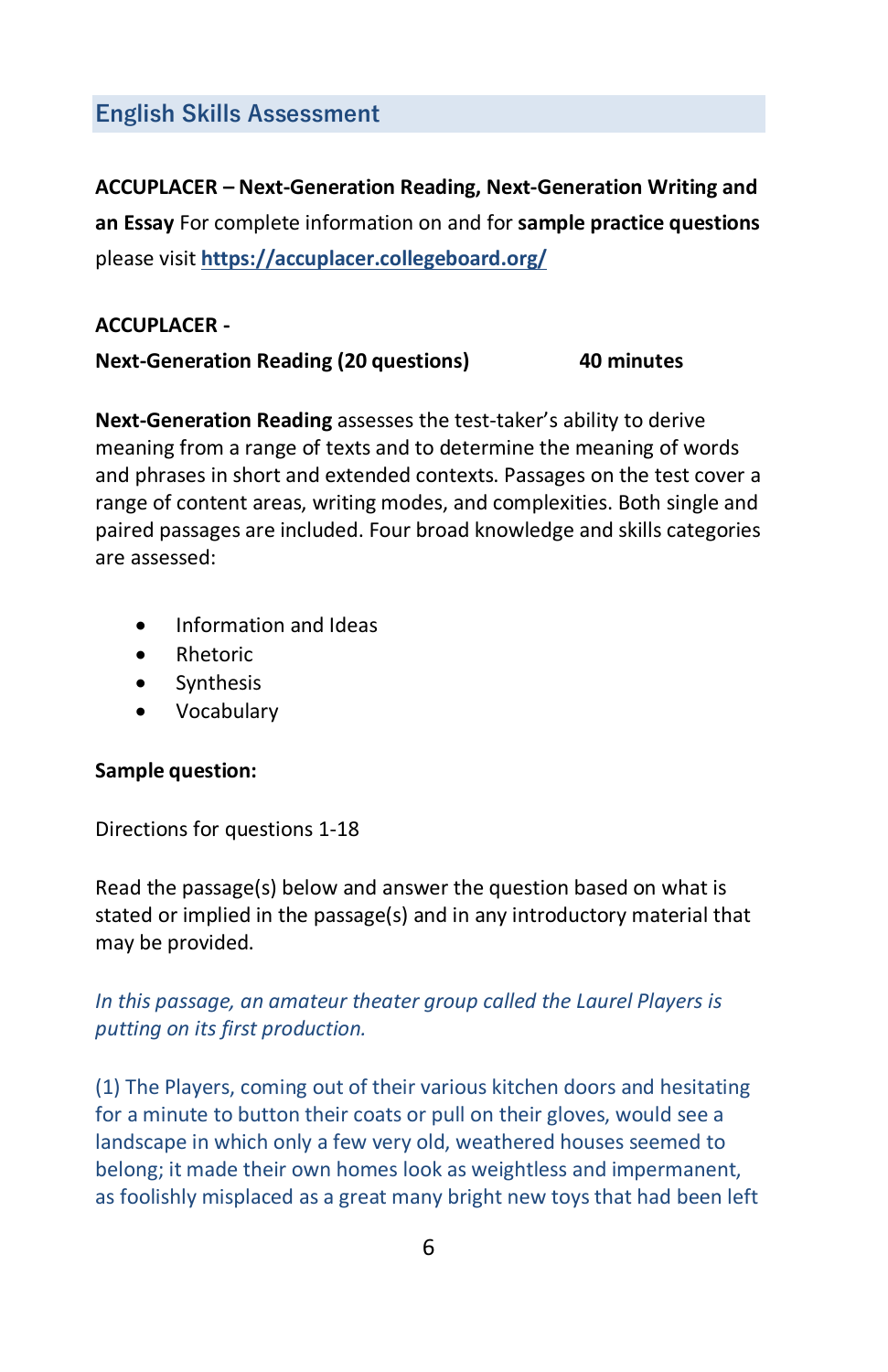outdoors overnight and rained on. (2) Their automobiles didn't look right either—unnecessarily wide and gleaming in the colors of candy and ice cream, seeming to wince at each splatter of mud, they crawled apologetically down the broken roads that led from all directions to the deep, level slab of Route Twelve. (3) Once there the cars seemed able to relax in an environment all their own, a long bright valley of colored plastic and plate glass and stainless steel—KING KONE, MOBILGAS, SHOPORAMA, EAT—but eventually they had to turn off, one by one, and make their way up the winding country road that led to the central high school; they had to pull up and stop in the quiet parking lot outside the high-school auditorium.

(4) "Hi!" the Players would shyly call to one another.

(5) "Hi! . . ."

(6) "Hi! . . ." (7) And they'd go reluctantly inside.

(8) Clumping their heavy galoshes around the stage, blotting at their noses with Kleenex and frowning at the unsteady print of their scripts, they would disarm each other at last with peals of forgiving laughter, and they would agree, over and over, that there was plenty of time to smooth the thing out. (9) But there wasn't plenty of time, and they all knew it, and a doubling and redoubling of their rehearsal schedule seemed only to make matters worse. (10) Long after the time had come for what the director called "really getting this thing of the ground; really making it happen," it remained a static, shapeless, inhumanly heavy weight; time and time again they read the promise of failure in each other's eyes, in the apologetic nods and smiles of their parting and the spastic haste with which they broke for their cars and drove home to whatever older, less explicit promises of failure might lie in wait for them there.

(11) And now tonight, with twenty-four hours to go, they had somehow managed to bring it off.

(12) Giddy in the unfamiliar feel of make-up and costumes on this first warm evening of the year, they had forgotten to be afraid: they had let the movement of the play come and carry them and break like a wave; and maybe it sounded corny (and what if it did?) but they had all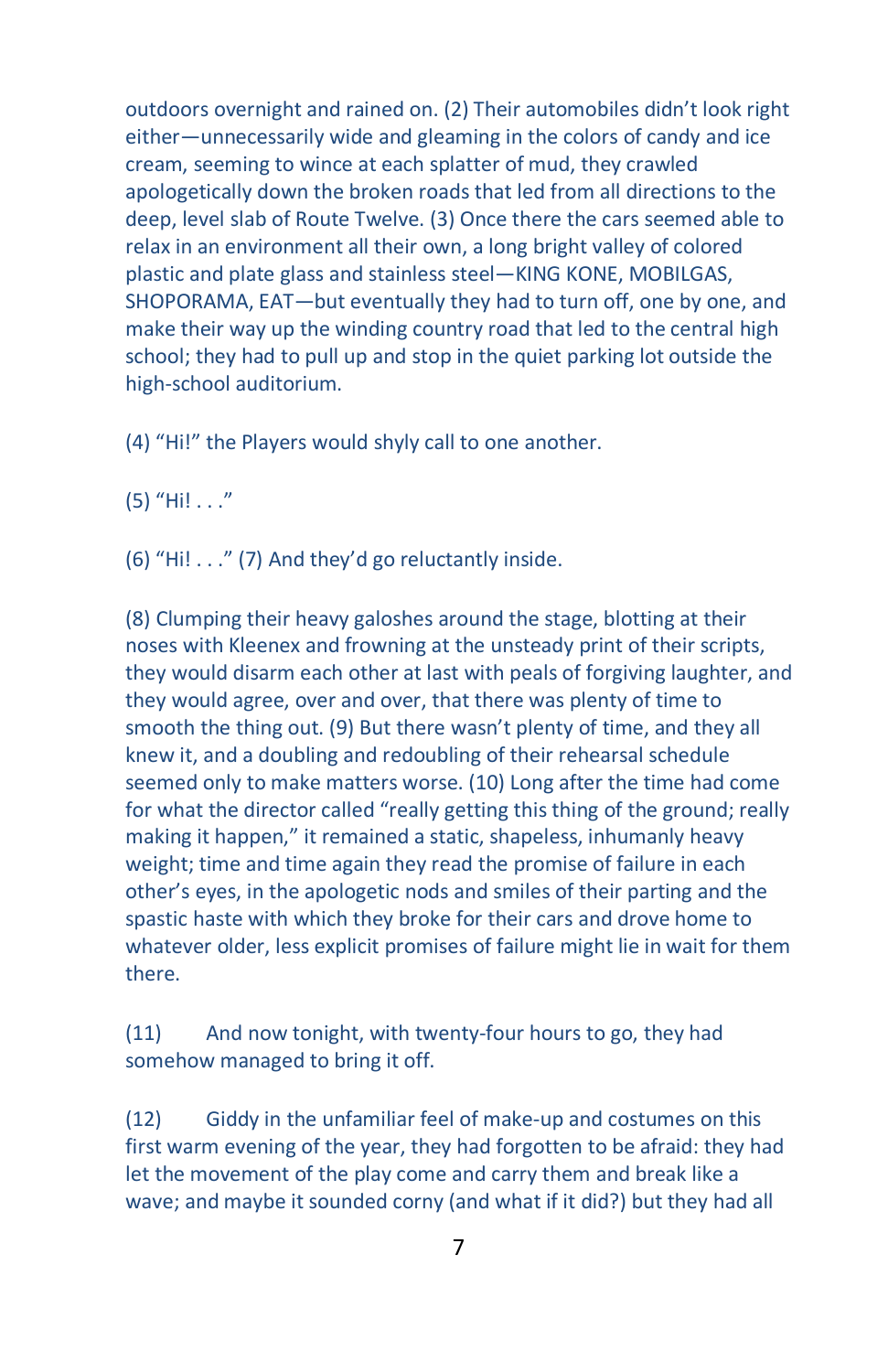put their hearts into their work. (13) Could anyone ever ask for more than that?

From Richard Yates, Revolutionary Road. ©1989 by Richard Yates. Originally published in 1961

1. The contrasts the narrator draws in sentences 1 and 2 between the Players' homes and the houses in the "landscape" and between the Players' automobiles and the "roads" are most likely meant to suggest that the Players' homes and automobiles are

- A. old and neglected
- B. modern and alien
- C. small but expensive
- D. grand but unappreciated

2. Based on the passage, which of the following most accurately characterizes the claim that "there was plenty of time to smooth the thing out" (sentence 8)?

> A. A comforting falsehood that the Players know to be untrue B. An outright lie that the director persuades the Players to accept

C. An optimistic conclusion reached by outside observers watching an early rehearsal

D. A realistic appraisal offered by the director after careful analysis of the play's shortcomings

3. The descriptive language in sentence 10 is mainly intended to reinforce the passage's depiction of the Players'

A. growing resentment of the director's leadership

- B. increasing reluctance to work as hard as they have been
- C. lingering doubts about their fellow cast members
- D. persistent mood of despair regarding the play

4. The narrator most strongly suggests that which of the following resulted in the transformation described in the last paragraph?

> A. The change in time of day during which rehearsals were being held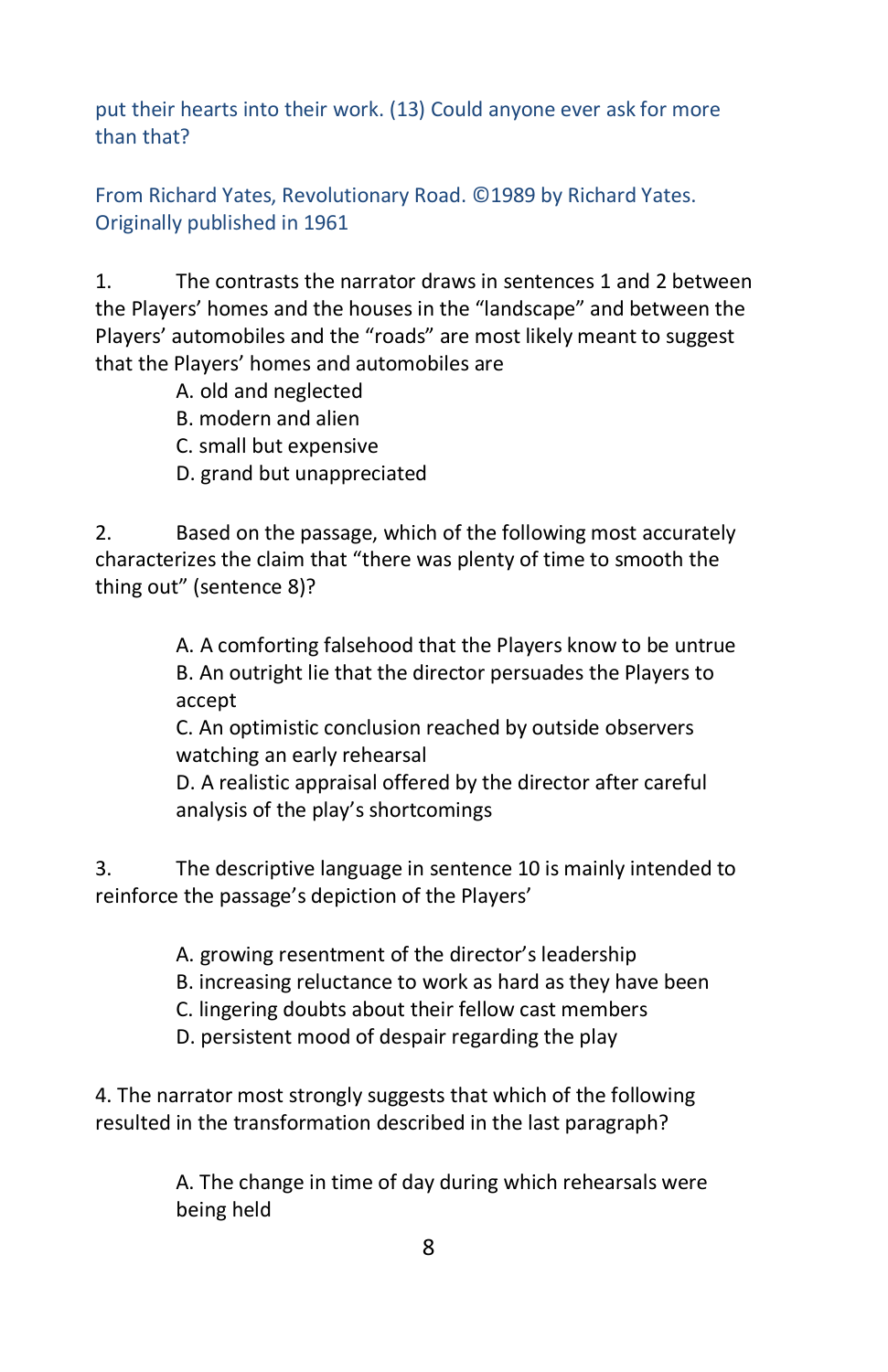B. The greater frequency with which rehearsals were being scheduled

C. The shift in the director's style from strict to more forgiving D. The break in routine occurring the day before the first performance

Directions for questions 19-20

The following sentence has a blank indicating that something has been left out. Beneath the sentence are four words or phrases. Choose the word or phrase that, when inserted in the sentence, best fits the meaning of the sentence as a whole.

19. Deciding that none of the nominees was the award, the film committee began reviewing a new group of candidates with better qualifications.

> A. known for B. pleased with C. worthy of D. interested in

#### **Answer Key**

1.B 2.A 3.D 4.D 19. C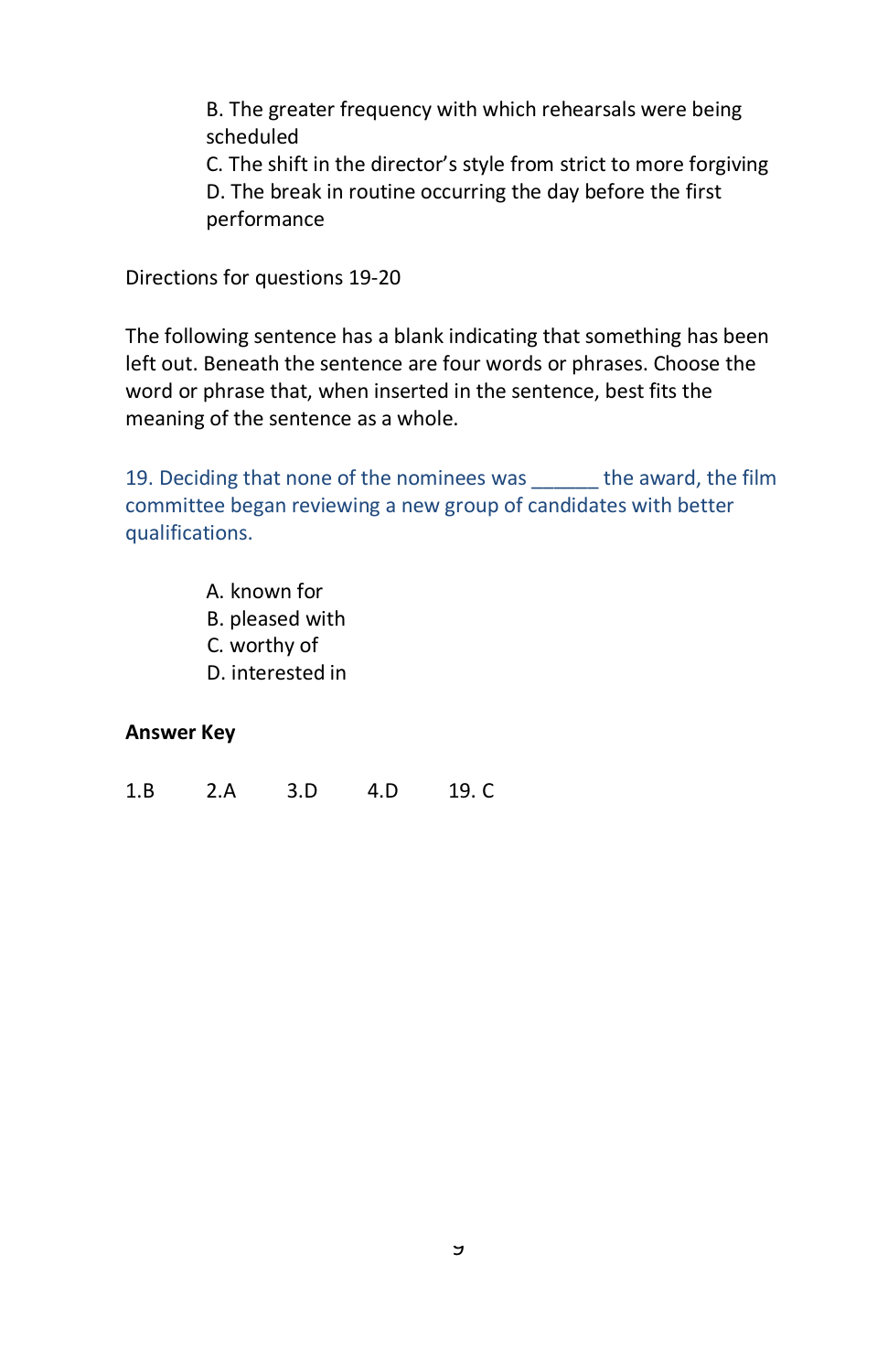## **ACCUPLACER – Next-Generation Writing (25 questions) 40 minutes**

**Next-Generation Writing** evaluates a test-taker's ability to revise and edit multi paragraph text. Questions cover two broad knowledge and skills categories, each containing three subcategories:

#### *Expression of Ideas*

- Development
- Organization
- Effective Language Use

#### *Standard English Conventions*

- Sentence Structure
- Usage
- Punctuation

#### **Sample question:**

Read the following early draft of an essay and then choose the best answer to the question or the best completion of the statement.

(1) The prevalence of nectarines in US supermarkets today is directly related to the company started by two unrelated men who shared a last name, an inventive bent, and a drive to succeed. (2) Moving from Korea to the United States in 1914, Ho "Charles" Kim founded the Kim Brothers trucking company in California in 1921 with his friend Harry Kim. (3) Much of the freight their trucks carried in the early years were fruit grown in the San Joaquin valley. (4) Kim Brothers soon expanded to include nurseries, orchards, and fruit-packing sheds. (5) Eventually the operation became a major employer, providing year-round jobs for about two hundred people and up to four hundred part-time jobs during harvest season coming after growing season.

(6) Kim Brothers succeeded even in the face of the Great Depression of the 1920s and 30s because the company produced and sold the first commercially viable nectarines. (7) The nectarine is a hybrid fruit. (8) It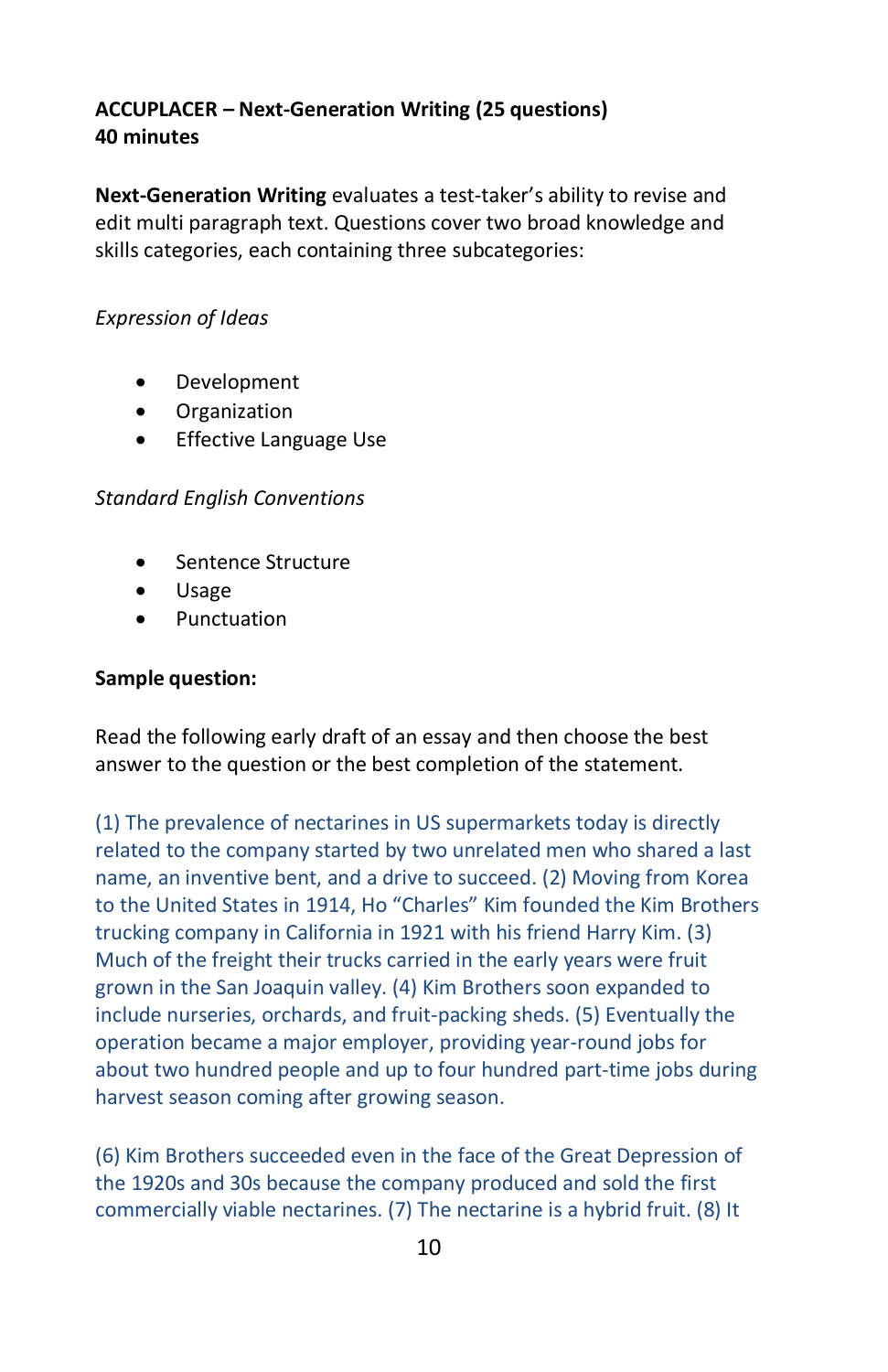combines peach and plum, with the taste and texture of the former and the smooth skin of the latter. (9) With the help of a staff horticulturalist, Kim Brothers developed and patented the "fuzzless peach" known as the Sun Grand nectarine. (10) Though not the first nectarine—the fruit had existed in China for two millennia; the Sun Grand was unique in being hardy enough to ship great distances.

(11) By the 1960s, Kim Brothers included more than five hundred acres of farmland and grossed more than \$1 million annually. (12) Charles and Harry Kim were eventually recognized as the first millionaires of Korean descent. (13) They were also known for giving back to their community. (14) Charles was also instrumental in helping to create Los Angeles's Koreatown (home today to more Koreans than any place other than North and South Korea).

1. Which is the best version of the underlined portion of sentence 3 (reproduced below)?

*Much of the freight their trucks carried in the early years were fruit grown in the San Joaquin valley.*

- A. (as it is now)
- B. have been
- C. are
- D. was

2. Which is the best decision regarding the underlined portion of sentence 5 (reproduced below)?

*Eventually the operation became a major employer, providing year-round jobs for about two hundred people and up to four hundred part-time jobs during harvest season coming after growing season.*

- A. Leave it as it is now
- B. Revise it to "when the crops were ready to pick."
- C. Revise it to "after the produce had ripened."
- D. DELETE it and end the sentence with a period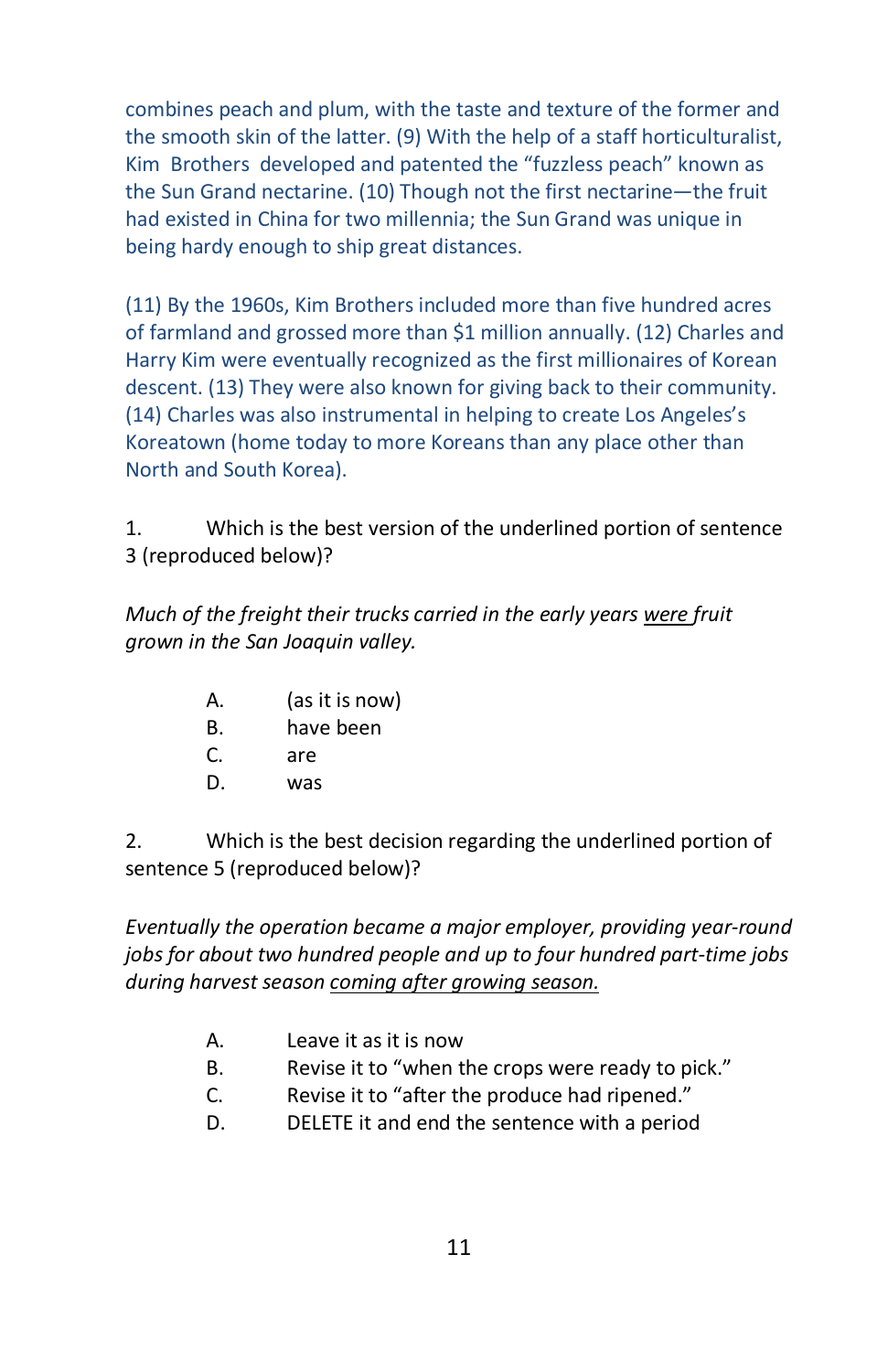3. Which is the most logical placement for sentence 7 (reproduced below)?

*The nectarine is a hybrid fruit.*

- A. Where it is now
- B. After sentence 3
- C. After sentence 10
- D. After sentence 11

4. Which is the best version of the underlined portion of sentence 10 (reproduced below)?

*Tough not the first nectarine—the fruit had existed in China for two millennia; the Sun Grand was unique in being hardy enough to ship great distances.*

- A. (as it is now)
- B. millennia. The
- C. millennia—the
- D. millennia) the
- 5. Sentence 13 is reproduced below.

*They were also known for giving back to their community.*

The writer is considering adding the following text at the end of the sentence.

*by building churches, funding scholarships, and establishing the Korean Association of Southern California* 

Should the writer make this addition there?

A. Yes, because it elaborates on the claim made at the beginning of the sentence. B. Yes, because it establishes the historical period in which Kim Brothers operated.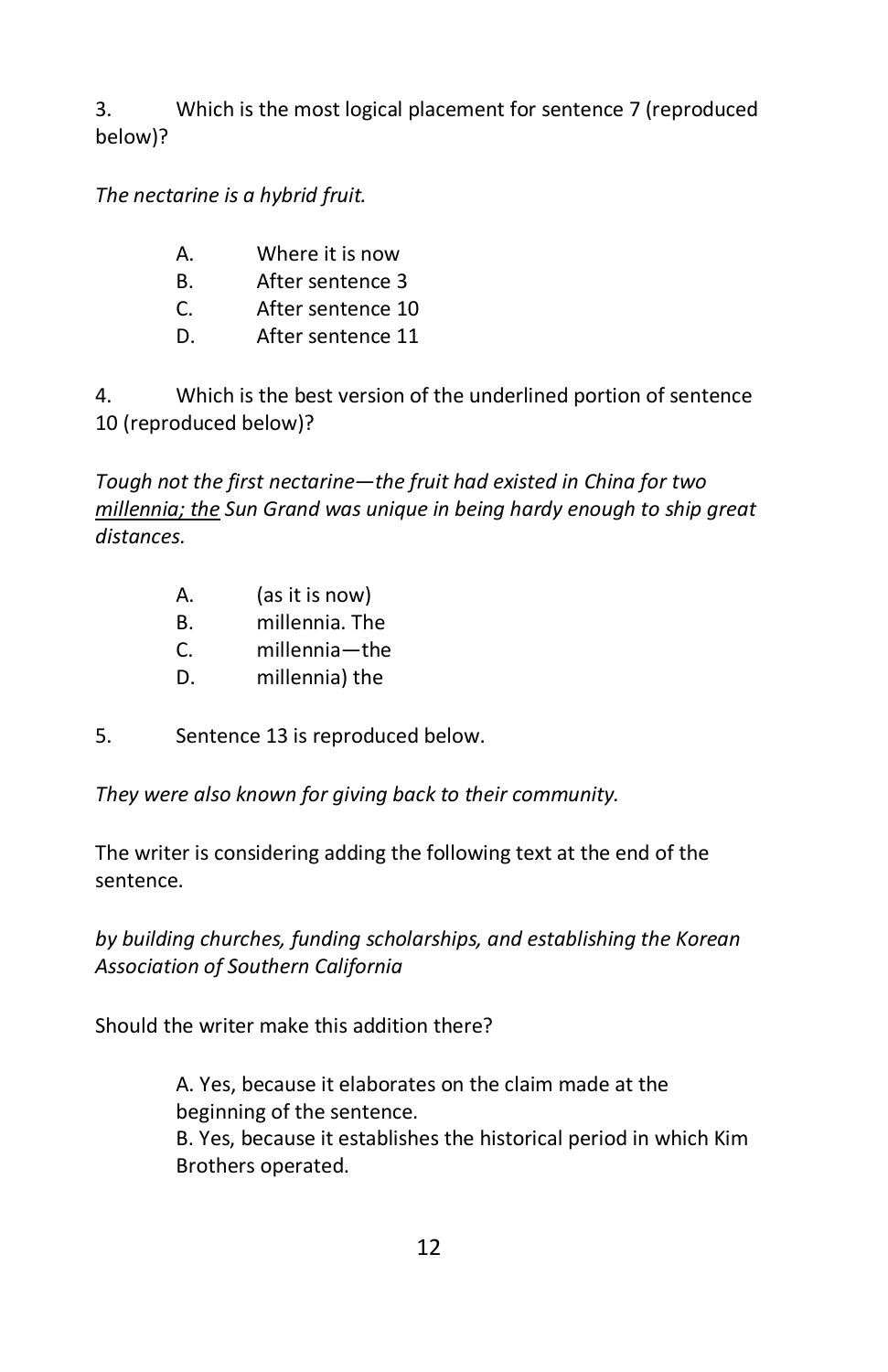C. No, because it introduces details that are irrelevant to the paragraph's focus on nectarines.

D. No, because it fails to explain whether the institutions that the Kims established still exist today.

Answer Key

1.D 2.D 3.A 4.C 5.A

#### **Written Essay 65 minutes**

This test measures your ability to write effectively, which is critical to academic success.

Your writing sample will be scored on the basis of how effectively it communicates a whole message to the readers for the stated purpose. Your score will be based on your ability to express, organize and support your opinions and ideas, not the position you take on the essay topic. The following five characteristics of writing will be considered:

• Focus — the clarity with which you maintain your main idea or point of view

• Organization—the clarity with which you structure your response and present a logical sequence of ideas

• Development and Support—the extent to which you elaborate on your ideas and the extent to which you present supporting details

• Sentence Structure — the effectiveness of your sentence structure

• Mechanical Conventions —the extent to which your writing is free of errors in usage and mechanics

#### **Sample Topic**

*Prepare a multiple-paragraph writing sample of about 300–600 words on the topic below. You should use the time available to plan, write, review and edit what you have written. Read the assignment carefully before you begin to write.* 

Some schools require each student to participate in an organized school sport chosen by the student. People at these schools argue that athletics is an important part of the educational experience and that there should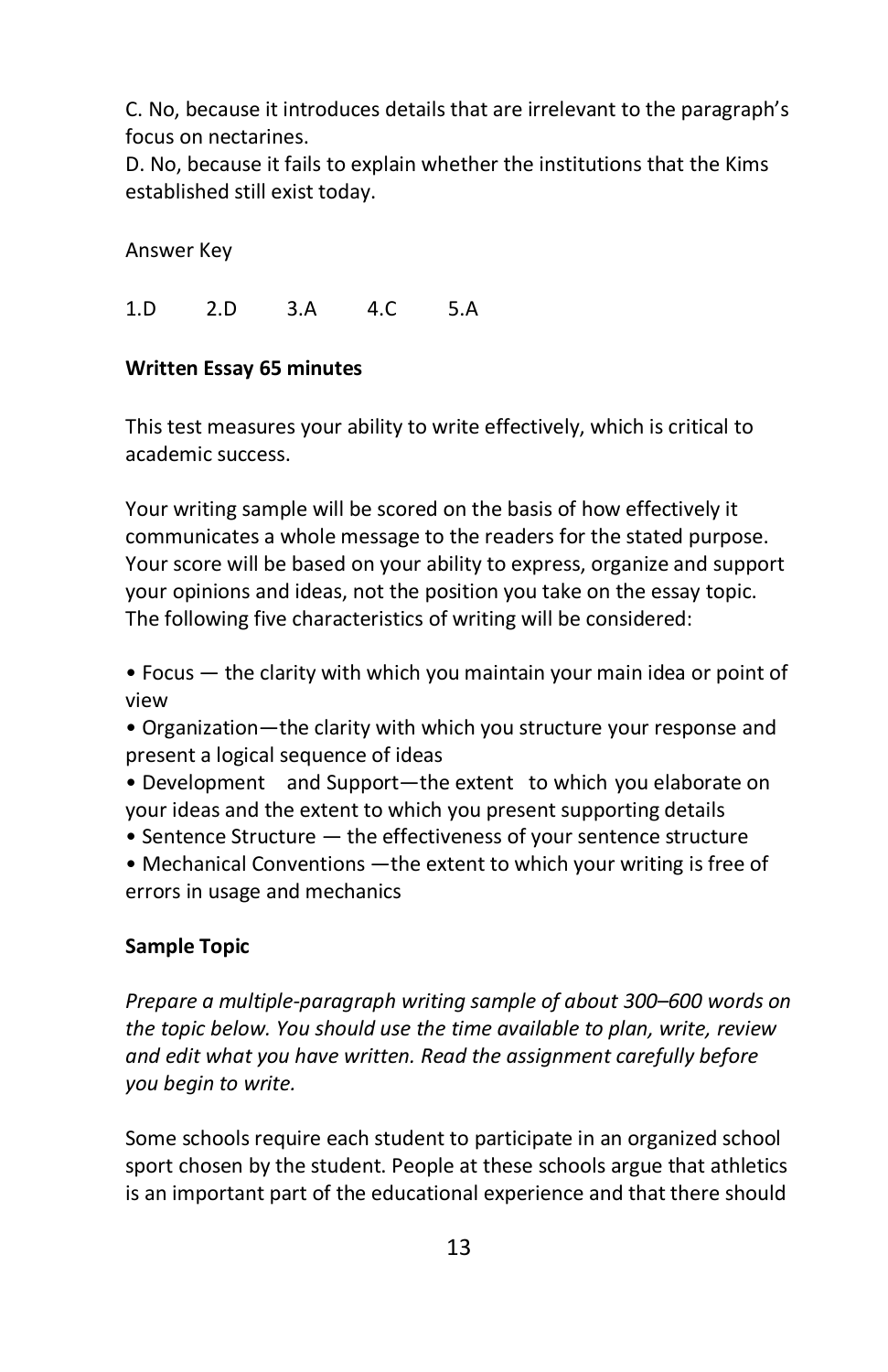be a rule requiring participation. Others argue that students should be free to decide whether or not they wish to participate in organized school sports. Write an essay for a classroom instructor in which you take a position on whether participation in organized school athletics should be required. Be sure to defend your position with logical arguments and appropriate examples. Your essay must be 300–600 words in length.

## **HELPFUL RESOURCES - ENGLISH**

You may find the following websites useful while preparing for your English test:

Accuplacer **<https://accuplacer.collegeboard.org/>**

Literacy Education Online (LEO) **<http://leo.stcloudstate.edu/>**

Purdue University online writing lab **<https://owl.english.purdue.edu/>**

Grammar Bytes **<http://www.chompchomp.com/>**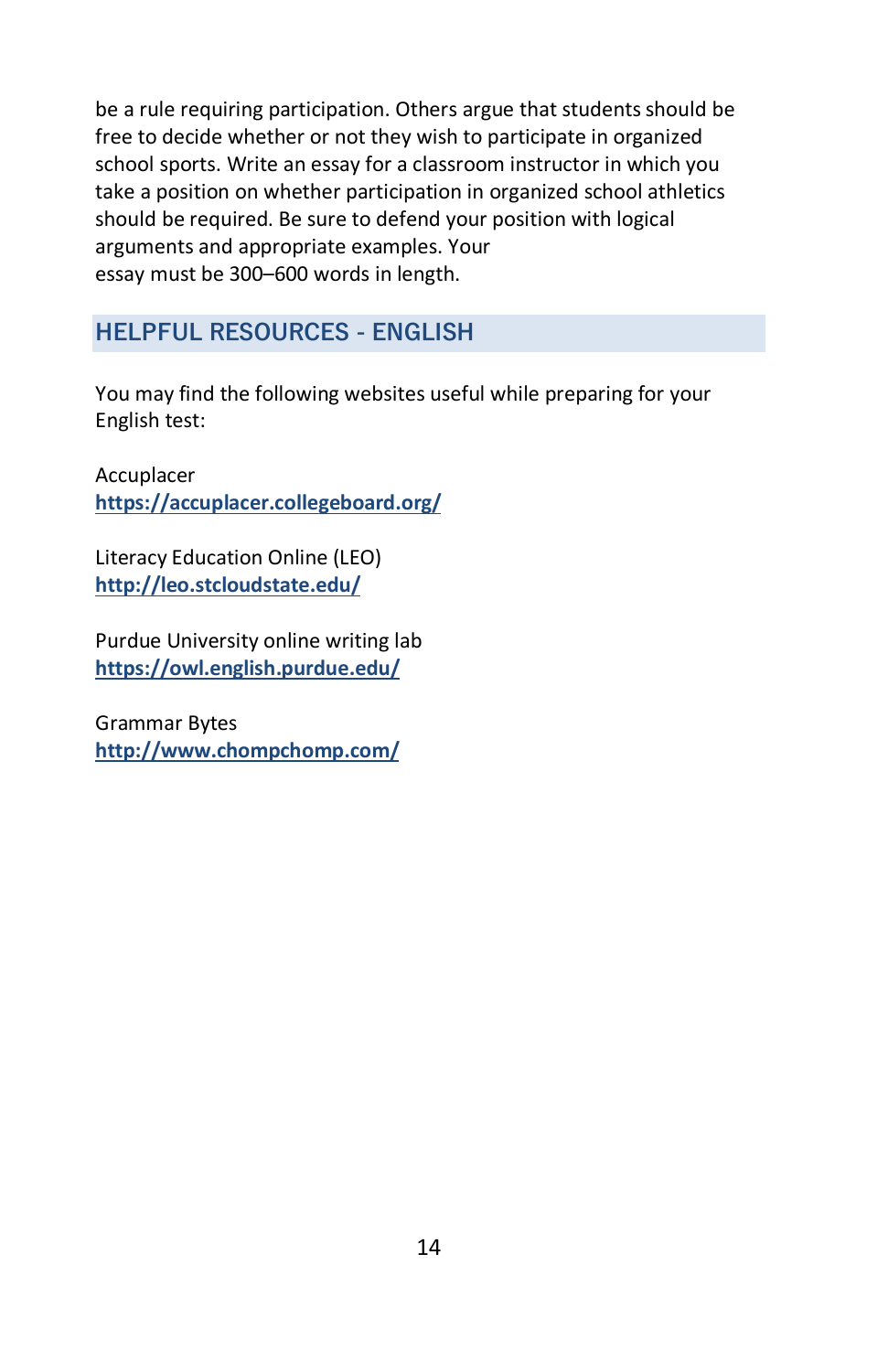## **Math Skills Assessment**

A battery of assessments is used as an admission instrument to assess an applicant's readiness for our programs. The type of Math assessment varies according to the applicant's choice of program. We do not issue a Statement of Equivalency as part of the assessment results.

#### **CAAT-D math sample:**

48 questions; time limit – 40 minutes

- more complex decimals, fractions, percentages
- more complex algebra including estimation
- integers (positive and negative functions
- geometry
- word problems using all above
- 1. Multiply 0.06 by 0.021 (a) 0.0126 (b) 0.0000126 (c) 0.00126 (d) 0.126 (e) None of these
- 2. Divide 4.2 by 0.07 (a) 1.333 (b) 60 (c) 6 (d) 600 (e) None of these
- 3.  $9 3(2 + 6) \div 6 2 \times 5 =$ (a) -2 (b) 3 (c) 5 (d) -5 (e) None of these
- 4. The decimal equivalent of  $\frac{9}{40}$  is:

(a) 4.44 (b) 2.25 (c) 0.225 (d) 0.0225 (e) None of these

- 5. Express 0.275 as a common fraction in lowest terms: (a)  $\frac{11}{40}$  (b)  $\frac{11}{80}$  (c)  $\frac{22}{80}$  (d) $\frac{11}{25}$  (e) None of these
- 6. Express  $\frac{2}{5}$  as a percent: 5 (a) .4% (b) 20% (c) 4% (d) 2% (e) None of these
- 7. 60% of \$10.60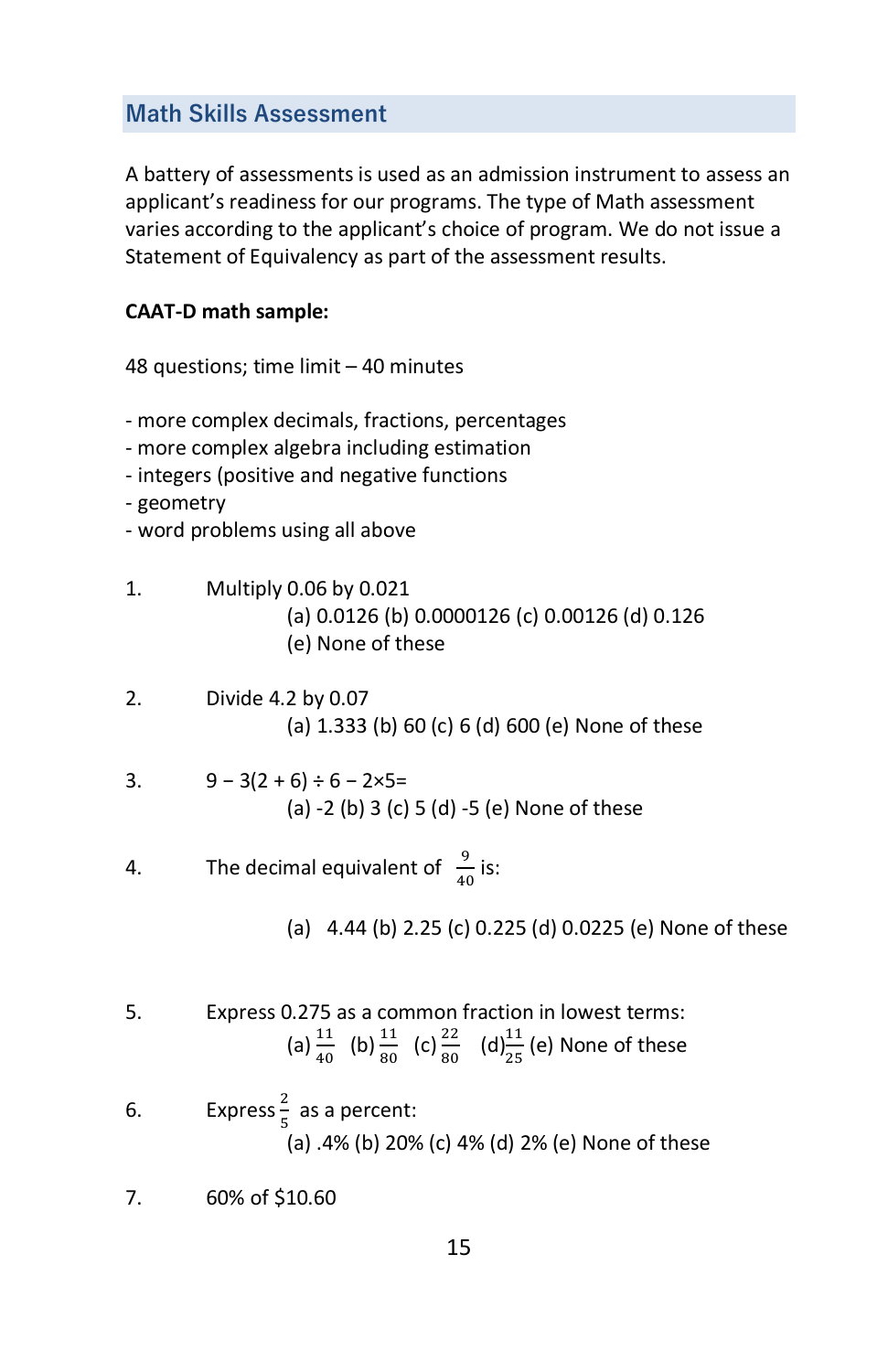## (a) \$1.63 (b) \$6.36 (c) \$63.60 (d) \$16.31 (e) None of

these

- 8. 24 is what percent of 40? (a) 60% (b) 3.75% (c) 6% (d) 37.5% (e) None of these
- 9. 0.85 is 25% of what sum? (a) 3.4 (b) 34 (c) 21.25 (d) 2.125 (e) None of these
- 10. 36 is what percent of 30? (a) 83.3% (b) 90% (c) 120% (d) 72% (e) None of these
- 11. 6 is 15% of what number? (a) 90 (b) 0.9 (c) 2.5 (d) 40 (e) None of these
- 12. The population of Snowtown was 4,500 in 1990. In 1994 it had decreased to 3,600. Find the percent decrease in population during those four years.
	- (a) 80% (b) 90% (c) 16.2% (d) 20% (e) None of these
- 13. You receive a grade of 75 % on a test of 60 questions. How many questions did you answer correctly? (a) 45 (b) 8 (c) 12 (d) 50 (e) None of these
- 14. Sandra's monthly salary is \$3,200. If deductions for taxes from her monthly paycheck are \$800, what percent of her salary goes to these deductions?

(a) 25% (b) 25.6% (c) 40% (d) 4% (e) None of these

- 15. The cost of an article including 15% for taxes is \$138.00. What is the cost of the article without taxes? (a)\$120.00 (b) \$117.30 (c) \$20.70 (d) \$92.00 (e) None of these
- 16. The average of the following group of numbers 43, 29, 51, 36, 33, 42, 32 is:

(a) 36 (b) 33 (c) 38 (d) 43 (e) None of these

17. Brian had marks of 80, 94, 70, 68 and 83 on five tests. His average score is between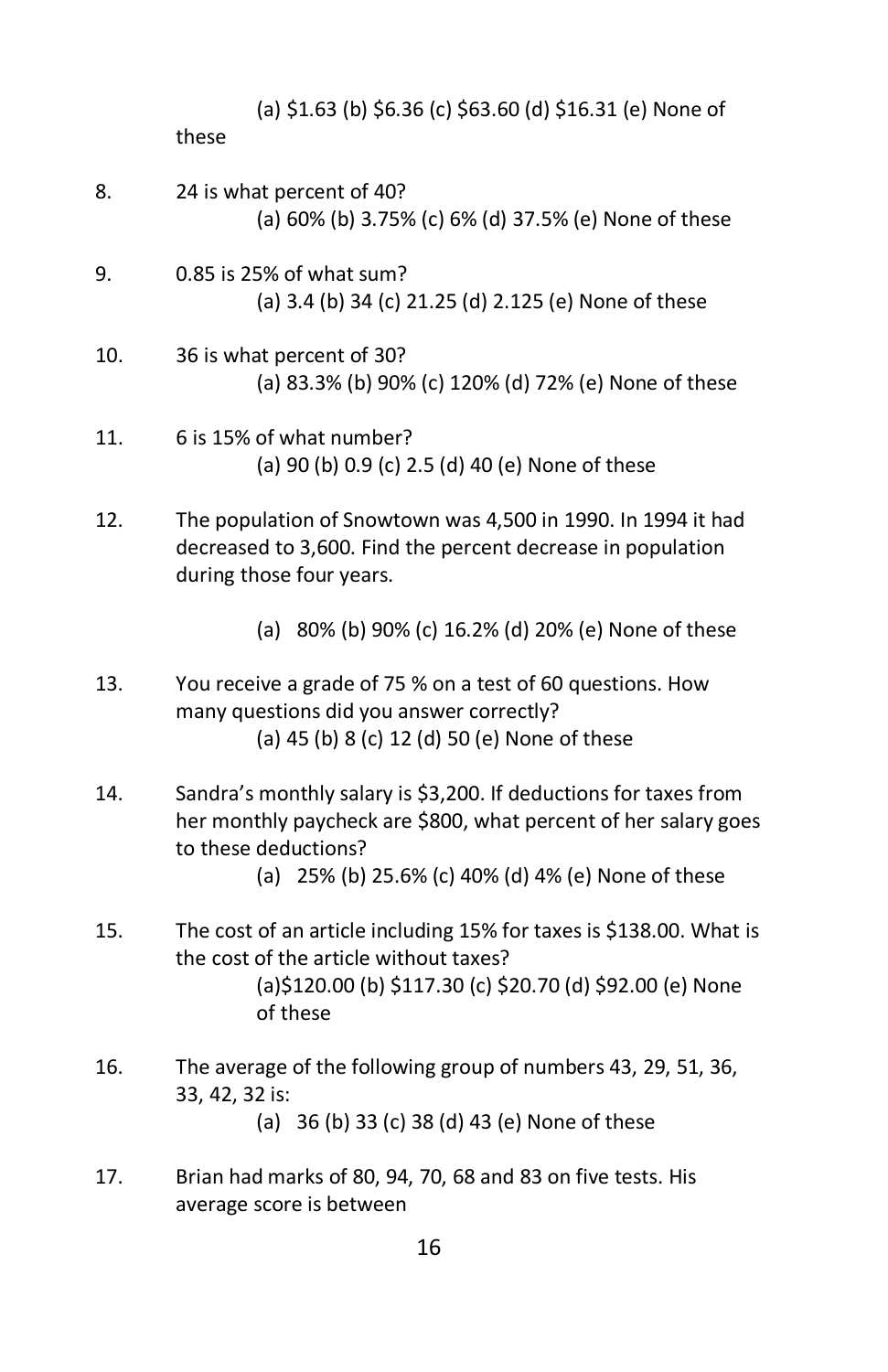(a) 65 and 70 (b) 70 and 75 (c) 75 and 80

(d) 80 and 85 (e) None of these

18. 
$$
6.42 \times 10^4
$$
 is equivalent to:  
(a) 64,200 (b) 642 (c) 0.000642 (d) 642,000  
(e) None of these

19.  $\frac{1}{4} + \frac{5}{8} + \frac{7}{10} =$ 8

(a)  $\frac{14}{18}$  (b)  $\frac{13}{22}$  (c) 1.325 (d) 1.575 (e) None of these 20.  $3^{\frac{1}{2}} + 4^{\frac{3}{4}} + 5^{\frac{3}{10}} =$ 

(a) 
$$
12\frac{7}{16}
$$
 (b)  $13\frac{11}{20}$  (c)  $\frac{46}{33}$  (d)  $12\frac{9}{80}$  (e) None of these

21. 
$$
7\frac{1}{8} \cdot 3\frac{1}{6} =
$$

(a) 
$$
4\frac{1}{48}
$$
 (b)  $4\frac{1}{2}$  (c)  $3\frac{23}{24}$  (d)  $3\frac{0}{2}$  (e) None of these

22. 
$$
7-4\frac{2}{5}
$$
 =

(a)  $3\frac{3}{5}$  $rac{3}{5}$  (b)  $-2\frac{3}{5}$  (c)  $-3\frac{3}{5}$  (d)  $2\frac{3}{5}$  $\frac{5}{5}$  (e) None of these

$$
23. \qquad 31.7 + 6 + 2.81 + 0.254 =
$$

(a) 35.264 (b) 858 (c) 14.52 (d) 40.764 (e) None of these

24. Subtract 5.485 from 12

(a) -17.485 (b) 17.485 (c) -6.515 (d) 6.515 (e) None of these

#### 25. Dividing by 10 000 is the same as multiplying by

(a) 0.01 (b) 
$$
\frac{1}{10000}
$$
 (c)  $\frac{1}{1000}$  (d) 0.001 (e) None of these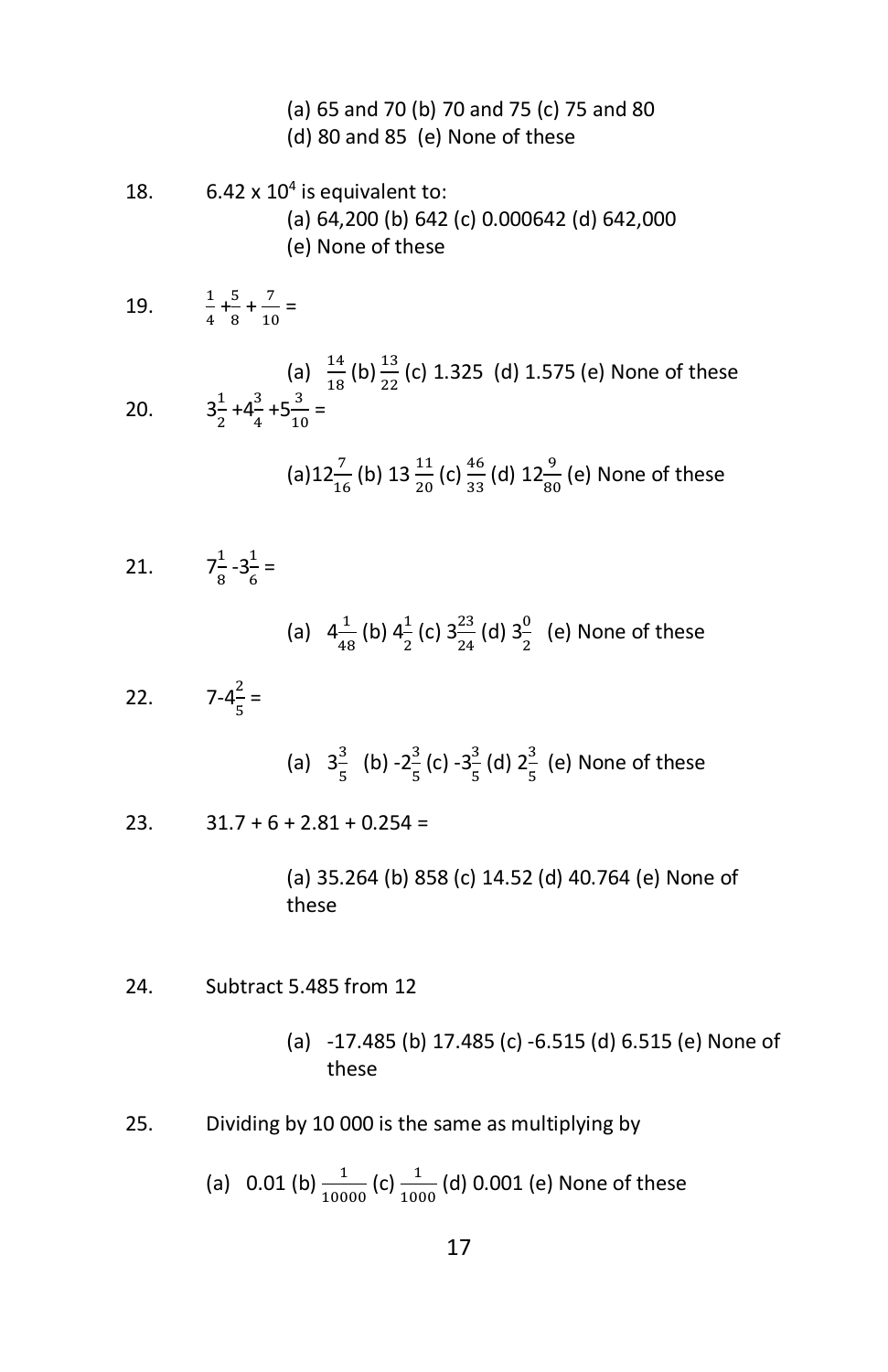26. Ginny baked a delicious apple pie. John ate  $\frac{1}{4}$  of it. Then Aldo ate $\frac{1}{2}$  of what was left. How much pie was left after Aldo ate his piece?

(a) 
$$
\frac{1}{4}
$$
 (b)  $\frac{1}{8}$  (c)  $\frac{1}{2}$  (d)  $\frac{3}{8}$  (e) None of these

27. It takes a bus  $3\frac{1}{4}$  $\frac{1}{4}$  hours to travel from Toronto to Parry Sound if the bus averages 88 Km/hr. How far is it from Toronto to Parry Sound?

> (a) 286,000 m (b) 2.86 km (c) 27 km (d) 286 cm (e) None of these

28. Find the missing term: 
$$
\frac{4}{7} = \frac{28}{?}
$$

(a) 49 (b) 16 (c) 56 (d) 42 (e) None of these

- 29. If  $\frac{a}{10}$  = 0.57, then *a* is equal to (a) 57 (b) .057 (c)  $5\frac{7}{10}$  (d) 0.057 (e) None of these
- 30. Express the following product in lowest terms:

$$
3\frac{1}{4} \times \frac{1}{7} \times 8
$$
  
(a)  $3\frac{3}{7}$  (b)  $\frac{24}{28}$  (c)  $\frac{13}{7}$  (d)  $\frac{6}{7}$  (e) None of these

31. The value of  $-3(-4)^2$  is:

(a) 48 (b) 49 (c) -48 (d) 144 (e) None of these

- 32. How many fifths are there in 4.8?
	- (a) 24 (b) 0.96 (c) 1.04 (d) 9.6 (e) None of these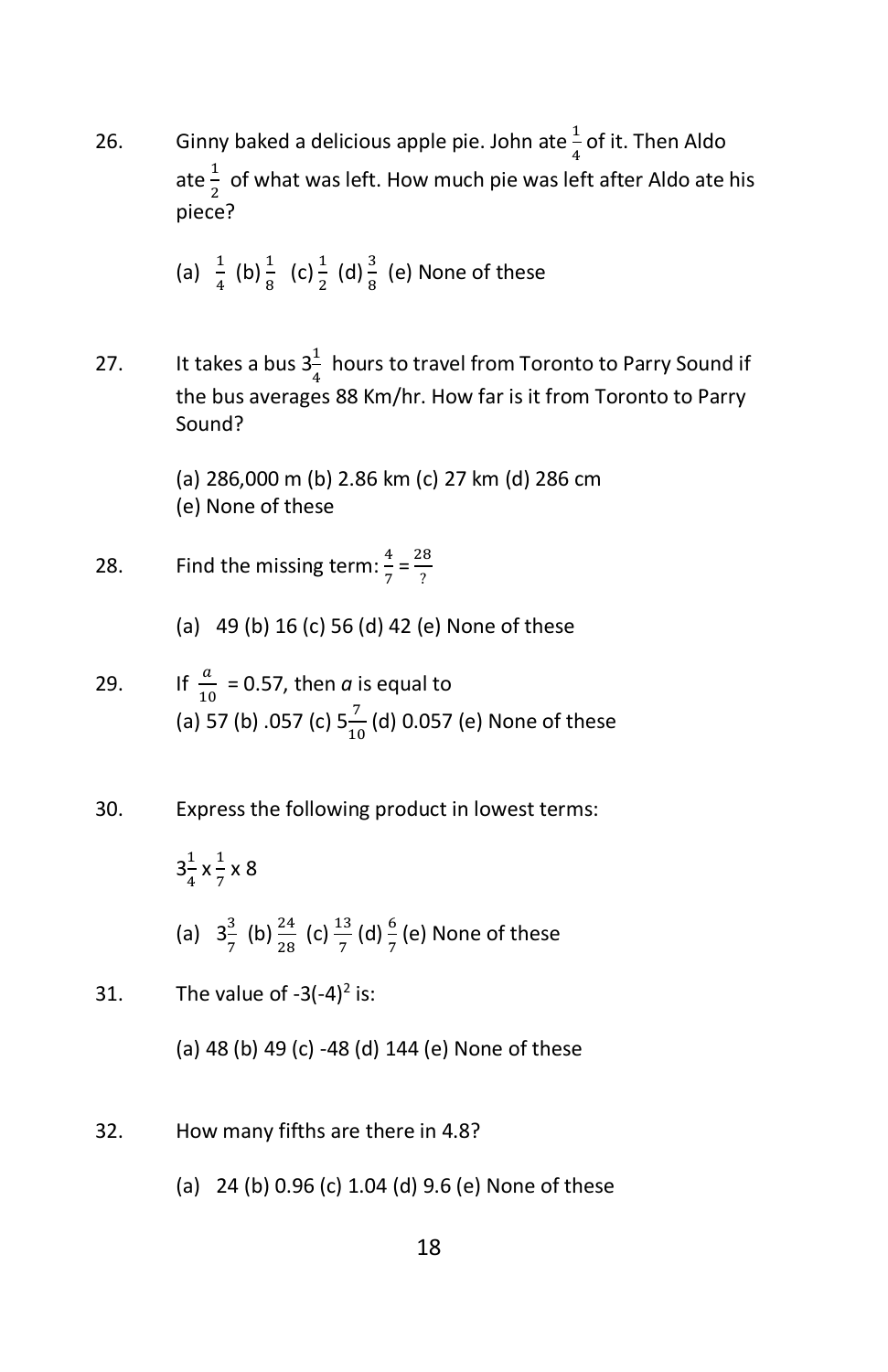33. Find the value of *y* − 6*y*<sup>2</sup>, when *y* =  $\frac{1}{3}$ 

(a) 
$$
-\frac{2}{3}
$$
 (b)  $-\frac{1}{3}$  (c) 1 (d)  $-4\frac{2}{3}$  (e) None of these

34. When M = -2 and P = 4, find the value of  $\frac{3P-M}{3MP}$ 

(a) 0 (b) 
$$
-\frac{7}{12}
$$
 (c)  $-\frac{5}{12}$  (d)  $-\frac{3}{4}$  (e) None of these

35. A student's total budget was \$15,000. How much more money was allocated to tuition than room and board?

| Tuition            | 64 % |
|--------------------|------|
| Room and board     | 26 % |
| Books and supplies | 4 %  |
| Other              | 6 %  |

(a) \$9,600 (b) \$3,900 (c) \$5,700 (d) \$8,100 (e) None of these

#### **BUSINESS MATH SAMPLE: All of the above plus the following**

50 questions; time limit – 60 minutes

-decimals -fractions -percentages ratios -algebra word problems using all above

36.  $22r - 15s - 3r + 3s =$ 

(a) 15rs (b) 22r – 15s (c) 7rs (d) 19r – 12s (e) None of these

37.  $\frac{a^6}{a^2} =$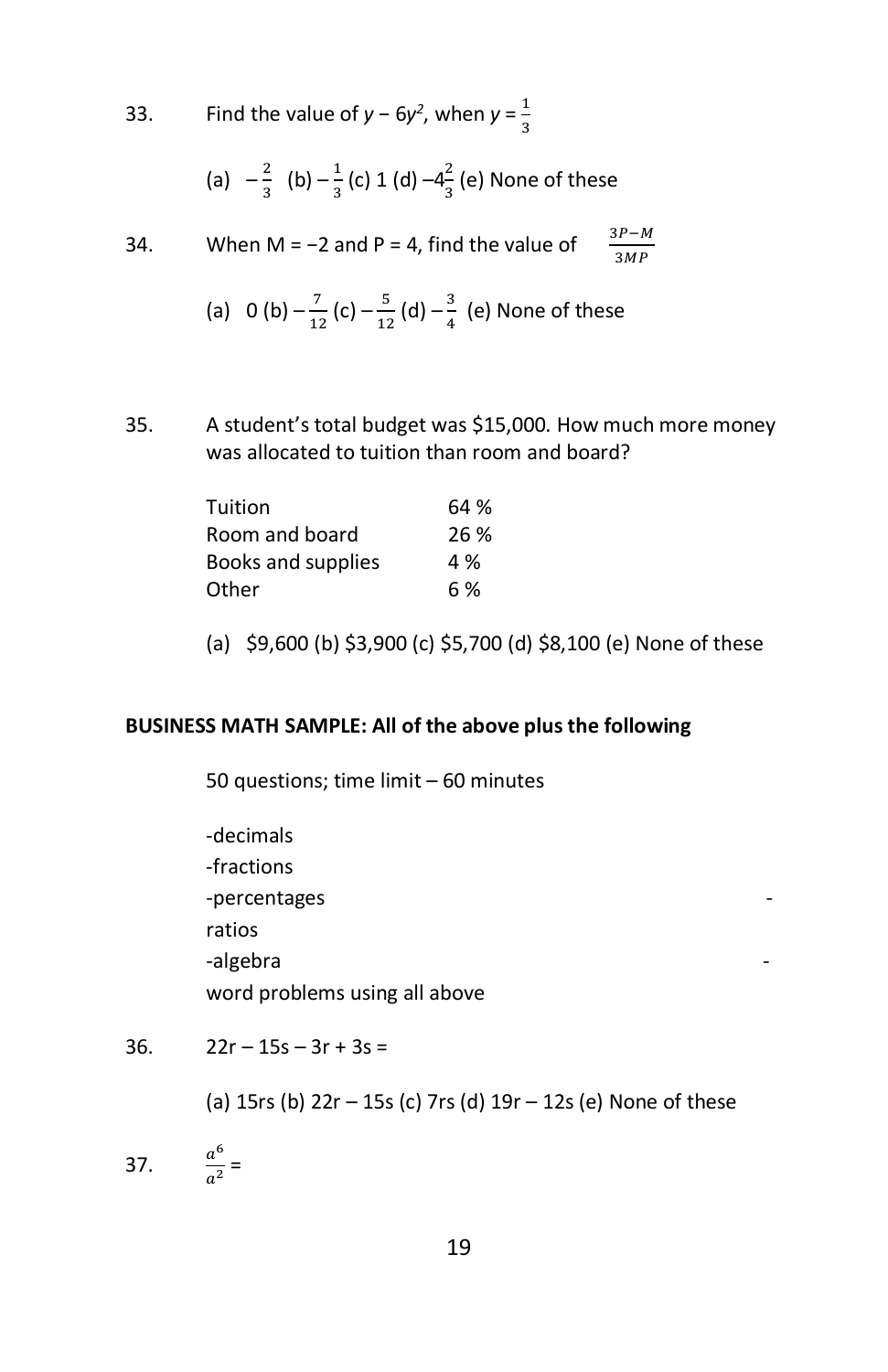(a) 
$$
a^4
$$
 (b)  $a^3$  (c)  $a^8$  (d)  $a^{-8}$  (e) None of these

38.  $(3xy^2)^3 =$ 

(a) 3x3 *y*<sup>6</sup> (b) xy (c) 27x3 *y*6 (d) 9x2 *y*6 (e) None of these

#### **OCMA SAMPLE: All of the above plus the following**

45 questions; time limit – 60 minutes

- decimals
- percent
- fractions
- ratios
- basic algebra
- graphing
- word problems using all above

$$
39. \qquad 4 + 2[6-(-5)3] =
$$

(a) -14 (b)-54 (c) 126 (d) 46 (e) None of these

40.  $\frac{10^3}{10^{-2}}$  =

(a)  $10 (b) 10^{-4}$  (c)  $10^{-1}$  (d)  $10^{-5}$  (e) None of these

41. The expanded form of 
$$
(3r - 4)^2
$$
 is:

(a) 
$$
9r^2 - 12r + 16
$$
 (b)  $9r^2 - 24r - 16$  (c)  $9r^2 + 16$  (d)  $9r^2 - 16$   
(e) None of these  
42. If  $T = \frac{1}{3}r m^2$ , then  $r =$ 

(a)  $\frac{m^2}{3T}$  (b)  $\frac{3\sqrt{T}}{m}$  (c) 3T - m<sup>2</sup> (d)  $\frac{T}{3m^2}$ (e) None of these

43. What numbered region does the point (18, -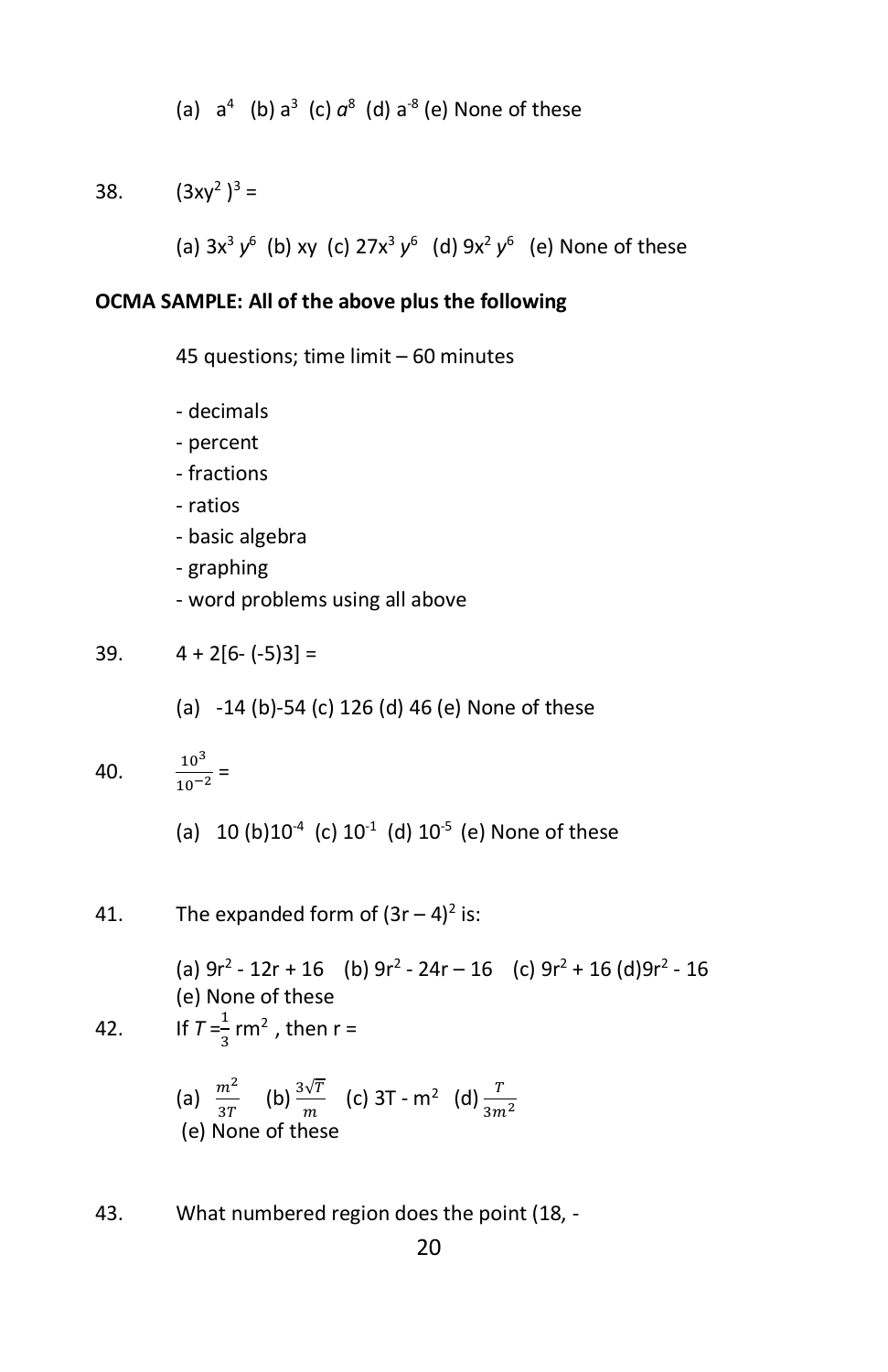36) fit into:

$$
\begin{array}{c|c}\n2 & 1 \\
\hline\n3 & 4\n\end{array}
$$

(a)  $1$  (b)  $2$  (c)  $3$  (d)  $4$  (e) None of these

## **HIGH TECH MATH SAMPLE: All of the above plus the following**

46 questions; time limit – 60 minutes

-some basic operations of decimals, fractions and percent -complex algebra including factoring, square roots -geometry -trigonometry

-word problems using all above

44. Simplify: 
$$
\sqrt{10^2 - 6^2}
$$

(a) 8 (b)  $\sqrt{136}$  (c) 64 (d) 2 (e) None of these

45. Express  $y -4[y -3(y -2)]$ -5 in simplest form

(a)  $19 + 9y$  (b)  $-7y - 29$  (c)  $-2y^2 + 14y - 29$  (d)  $9y - 29$ (e) None of these

46. Combine fractions and reduce

$$
\frac{5b}{4a} + \frac{b}{3a} - \frac{3b}{a}
$$
\n(a)  $\frac{3b}{8a}$  (b)  $\frac{17b}{12a}$  (c)  $-\frac{17ab}{12a^2}$  (d)  $-\frac{17b}{12a}$  (e) None of these

47. Combine fractions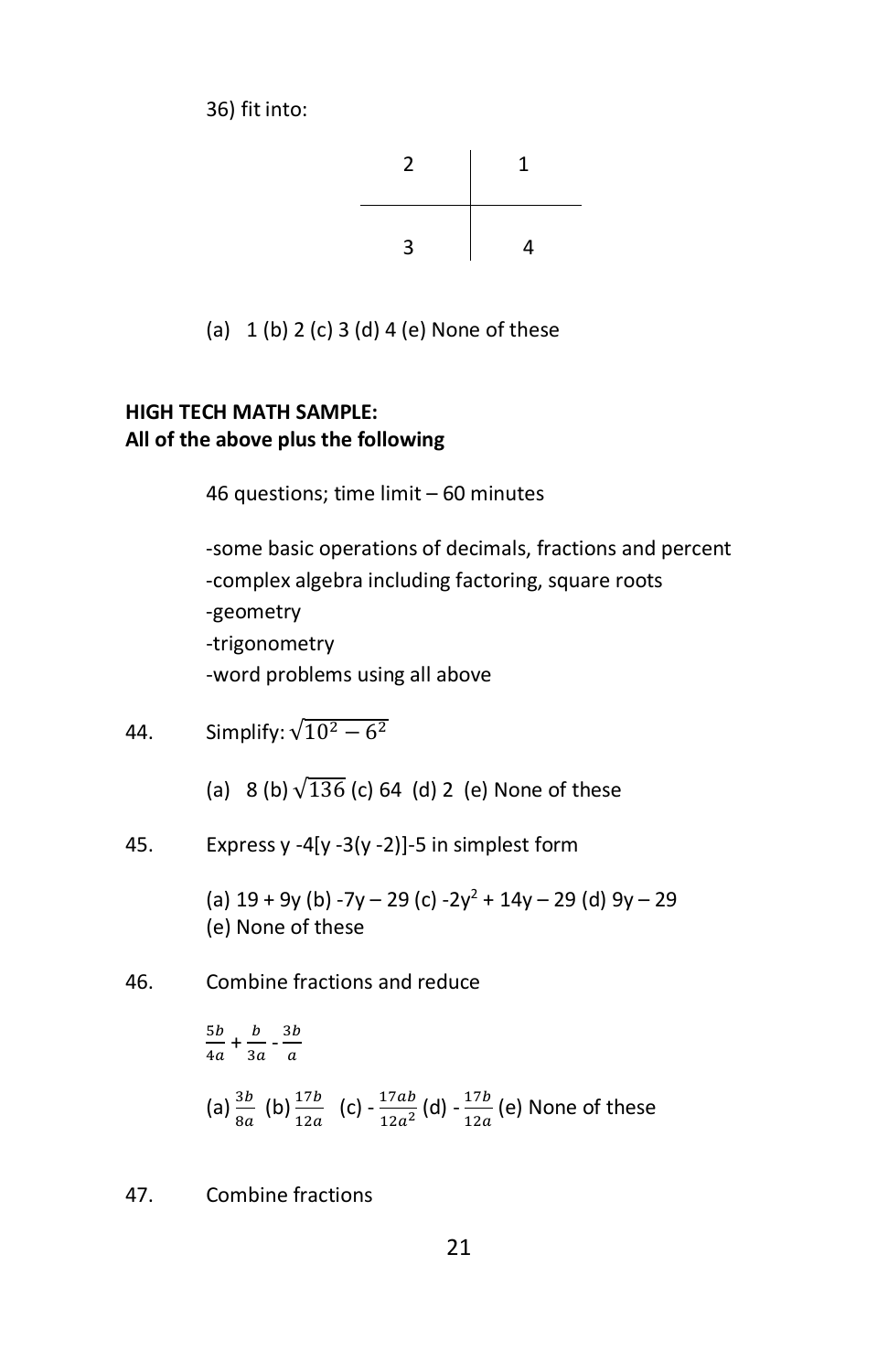$$
\frac{2m}{t} + \frac{5}{mt}
$$

(a) 
$$
\frac{7}{t}
$$
 (b)  $\frac{2m^2+5}{mt}$  (c)  $2m^2t+5t$  (d)  $\frac{2m-5t}{t+mt}$ 

(e) None of these

48. Which is equal to 
$$
x^2 - 2x - 3
$$

(a)  $(x - 3)(x + 1)$  (b)  $(x + 3)(x - 1)$  (c)  $(x - 3)(x - 1)$ (d)  $(x + 3)(x + 1)$  (e) None of these

# 49.  $(3 - y)(3 + y) =$

(a) 
$$
9 - y^2
$$
 (b)  $9 + y^2$  (c)  $9 + 6y + y^2$  (d)  $9 - 6y + y^2$   
(e) None of these

50. Find the circumference of a circle with a diameter of 10:

(a) 10π (b) 25π (c) 100π (d) 5π (e) None of these

- 51. How many 4cm by 4cm tiles are needed to cover an area which measures 20 cm by 28 cm
	- (a) 48 (b) 35 (c) 140 (d) 560 (e) None of these
- 52. A piece of wire, 536 cm long is cut into two parts such that the longer part is 3 times as long as the shorter part. What are the lengths, in cm, of the two parts?
	- (a) 134 cm and 402 cm (b) 144 cm and 392 cm
	- (c) 128 cm and 408 cm (d) 124 cm and 412 cm
	- (e) None of these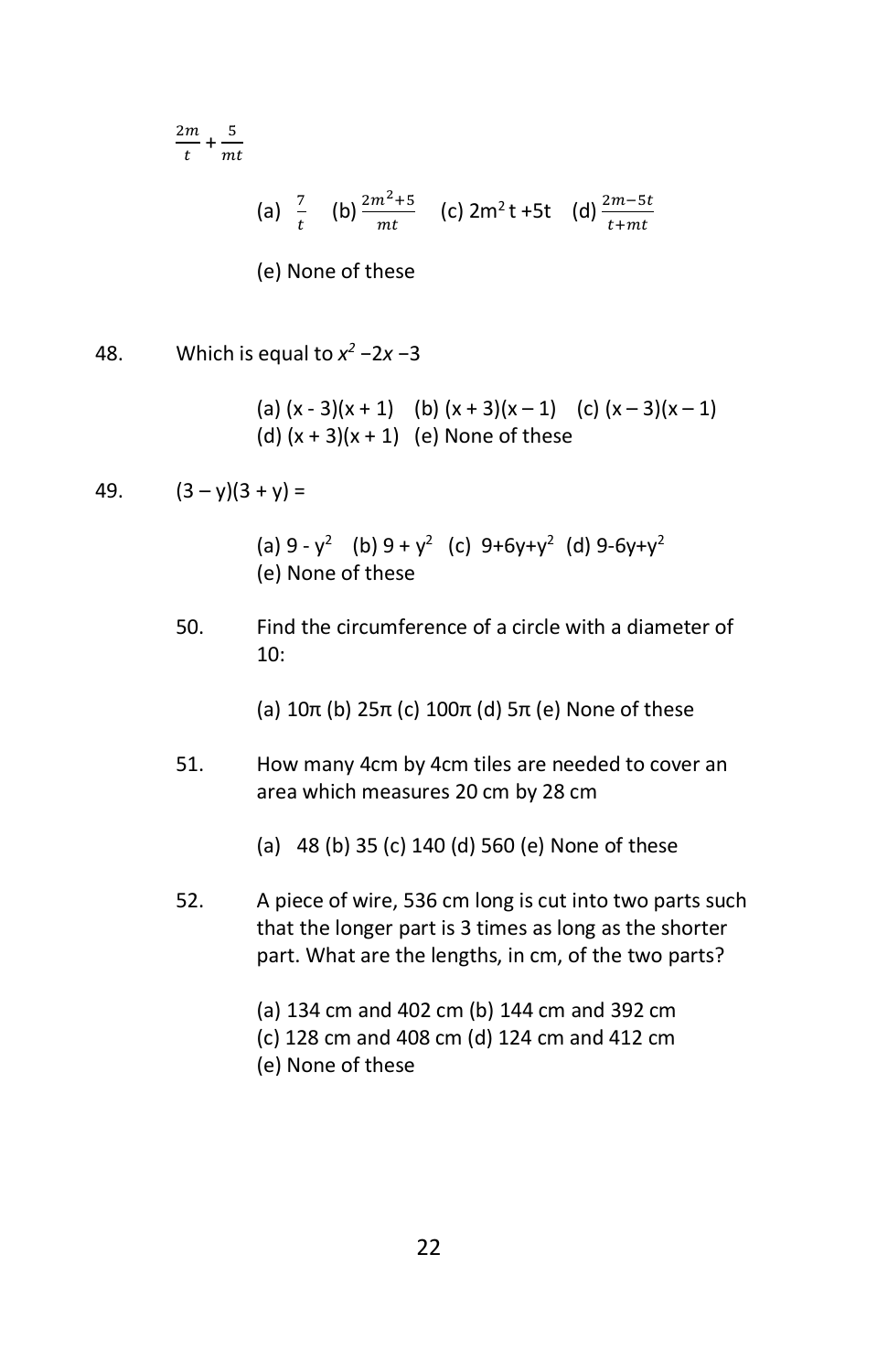#### **Answer Key**

1. c 2. b 3. d 4. c 5. a 6. e 7. B 8. a 9. a 10. c 11. d 12. d 13. a 14. a 15. a 16. c 17. c 18. a 19. d 20. b 21. c 22. d 23. d 24. d 25. b 26. D 27. a 28. A 29. c 30. e 31. c 32. a 33. b 34. b 35. c 36. d 37. a 38. c 39.d 40. e 41. e 42. e 43. d 44. a 45. d 46. d 47. b 48. a 49. a 50. a 51. b 52. a

*Thank you to the Math Department at Humber College for permission to use their math sample questions.*

**HELPFUL RESOURCES - MATH**

To prepare for the assessments, you will need to study or review seniorlevel (Grades 11 and 12) high school course material in the subjects of your tests. You may also refer to GED Practice Books.

You may find the following websites helpful as well:

**<http://www.khanacademy.org/>**

**<http://www.mathleague.com/>**

**<http://www.aaamath.com/>**

**<http://www.purplemath.com/>**

**<http://www.themathpage.com/>**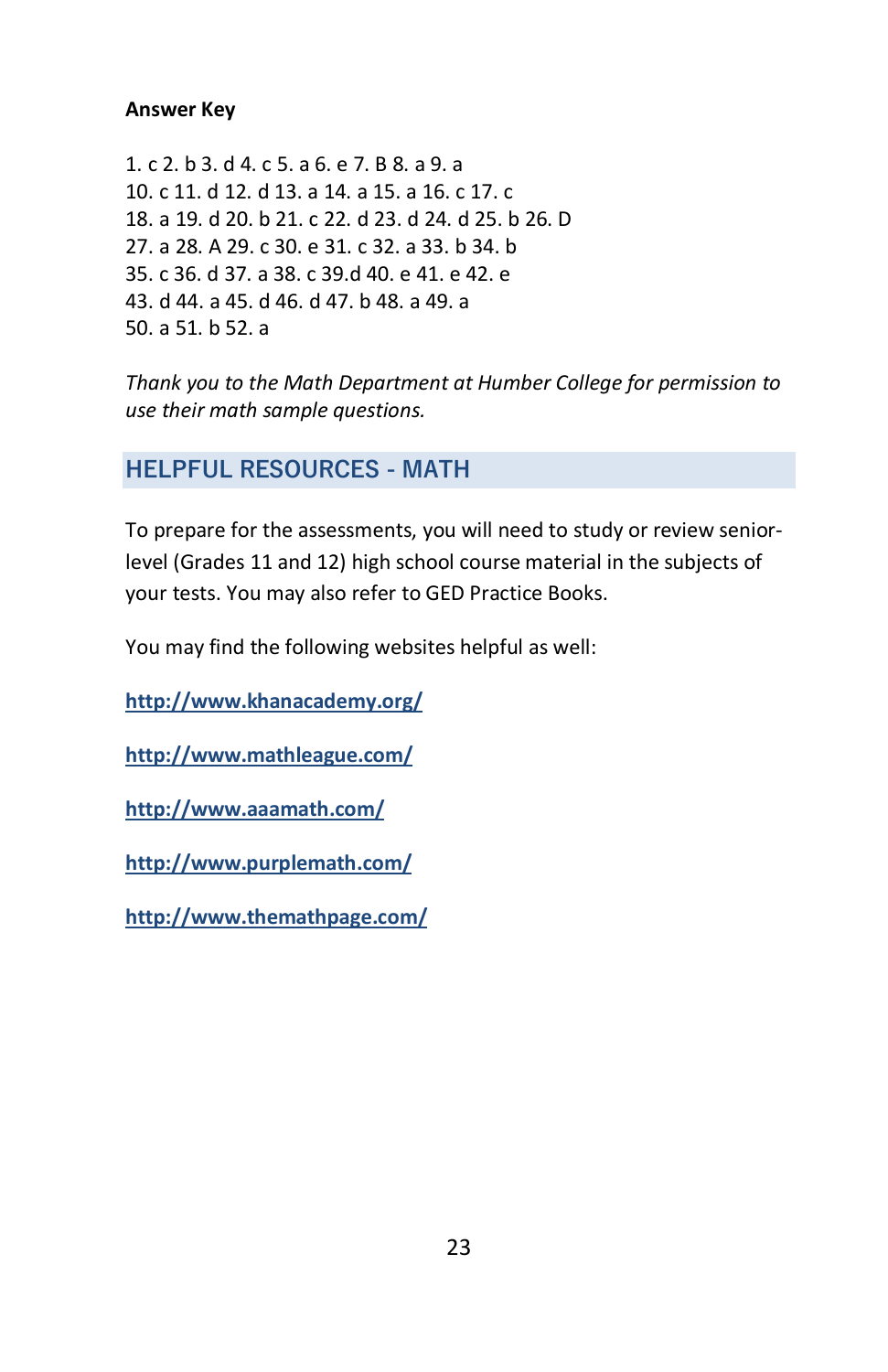# **SCIENCE ASSESSMENT SAMPLE:**

Your test will include 50 multiple choice questions in 25 minutes on basic principles of biology, chemistry and physics.

## **Biology**

1. A cell would be unable to synthesize enzymes if it lacked –

- a) ribosomes
- b) centrioles
- c) Galai bodies
- d) endoplasmic reticulum

2. A person can be nourished by injecting glucose into the veins because glucose is in a form that can

- a) be digested and utilized in the blood
- b) react without energy input
- c) be maintained in dynamic equilibrium with cell contents
- d) pass out of the capillaries and be utilized by cells

3. The following diagram of a reflex arc shows the direction of impulses.



- (a) A muscle or gland is most likely to be found at
	- (a) I.
	- (b) II.
	- (c) III.
	- (d) V.
- (b) A sensory neuron is represented:
	- (a) II.
	- (b) III.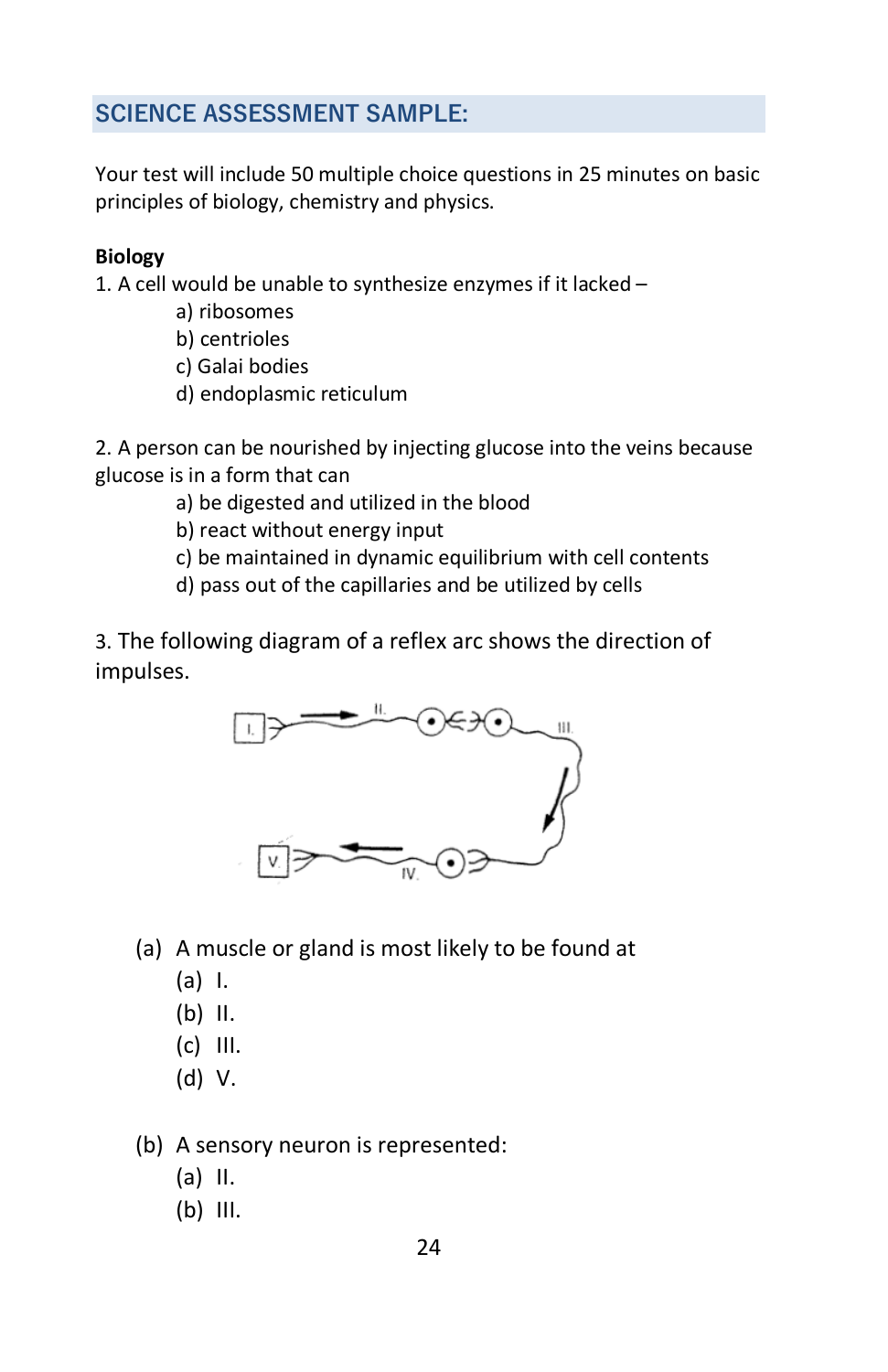- (c) IV.
- (d) V.

## **Physics**

4. Light travels –

- a) from the eye of the observer to the object
- b) from the object to the eye of the observer
- c) none of these
- 5. If a gas is cooled in a close container, its molecules
	- a) move faster
	- b) stay further apart
	- c) collide more often with the walls of the container
	- d) move more slowly

## **Chemistry**

6. Which of the following changes is a chemical change:

- a) The crushing of stones
- b) The formation of clouds
- c) The separation of cream from milk
- d) The lighting of a cigarette

7. The nucleus of an atom contains 10 neurons and 9 protons. The first two shells contain a total of 9 electrons.

- a) the atomic number of this atom is 9
- b) the mass number is 28
- c) the atom is called potassium
- d) all of the above
- e) none of the above

Correct answers:  $1(a)$   $2(d)$   $3$   $(a)(d)$   $(b)(a)$   $4$   $(b)$   $5(d)$   $6(d)$   $7(a)$